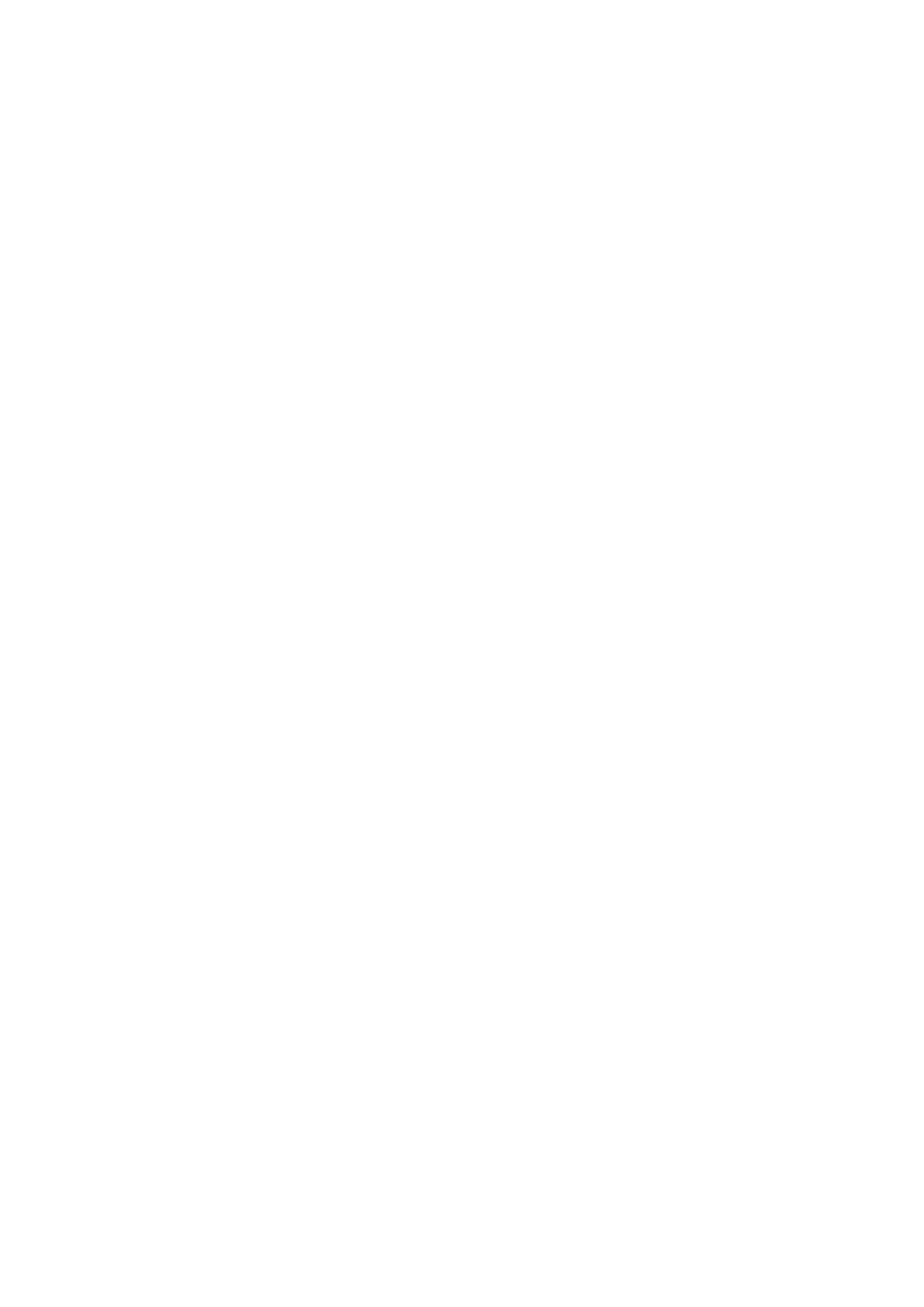## Contents

| Foreword                                                                                                   | 3              |
|------------------------------------------------------------------------------------------------------------|----------------|
| Introduction                                                                                               | $\overline{4}$ |
| What are special measures for vulnerable and<br>intimidated witnesses?                                     | 5              |
| Which witnesses are eligible for special measures?                                                         | 6              |
| Child witnesses                                                                                            | 7              |
| Provisions related to special measures                                                                     | 10             |
| Early special measures discussions                                                                         | $\overline{2}$ |
| How will a case involving a vulnerable or intimidated<br>witness be identified?                            | 3              |
| Is an early special measures discussion required in<br>every case?                                         | 4              |
| When will the early special measures discussion<br>take place?                                             | 15             |
| How should police officers inform CPS prosecutors of<br>the need for an early special measures discussion? | 15             |
| Who should be involved in the early special measures<br>discussion?                                        | 16             |
| Should a record be kept of the early special measures<br>discussion?                                       | 18             |
| What should happen after the early special measures<br>discussion?                                         | 18             |
| Consequences of not having early special measures<br>discussions                                           | 9              |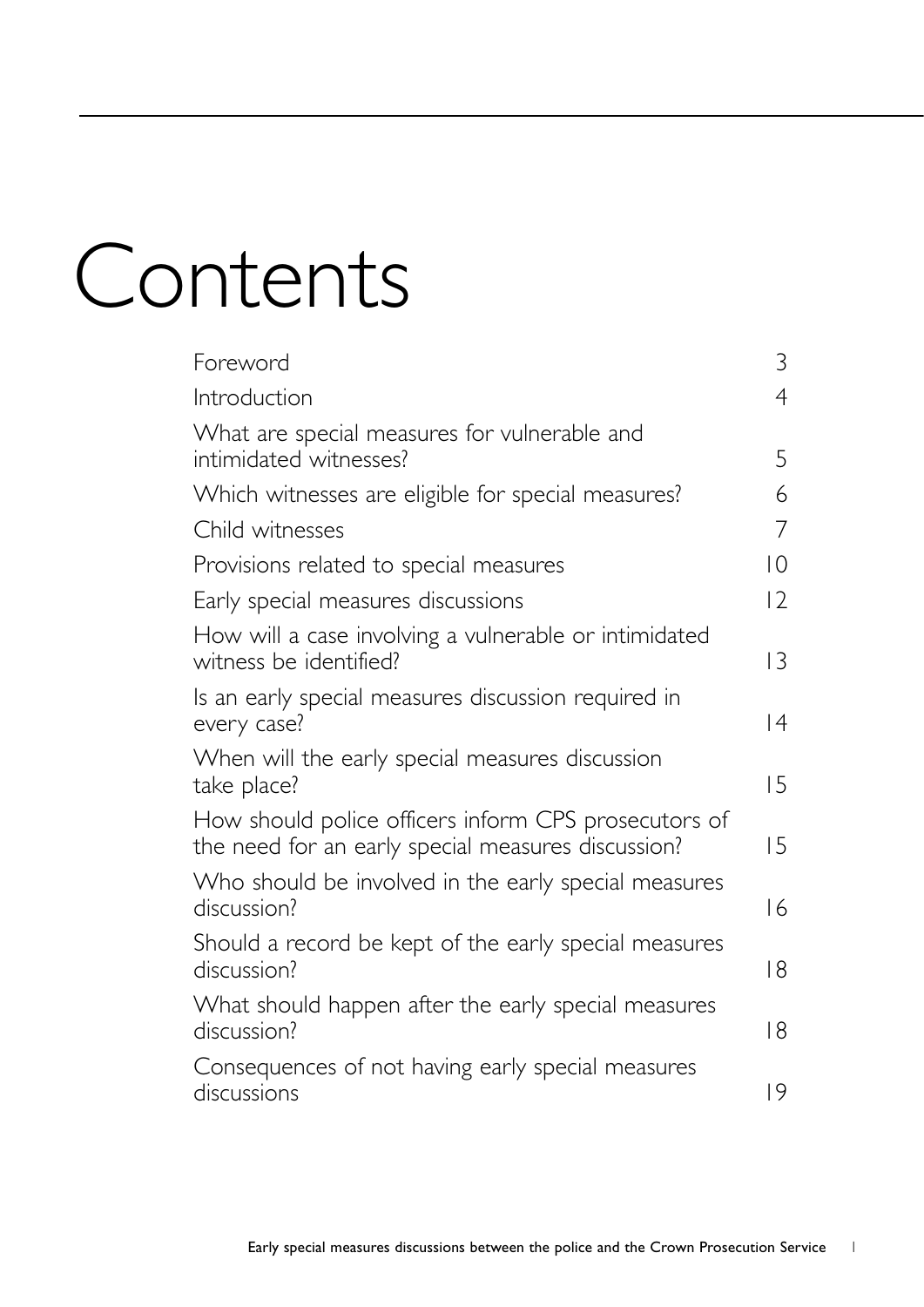|                 | Meetings between the CPS prosecutor and the witness                                                                       | 20 |
|-----------------|---------------------------------------------------------------------------------------------------------------------------|----|
| Key messages    |                                                                                                                           |    |
| Useful material |                                                                                                                           | 21 |
|                 | Annex A: Timescales for the submission, to the court<br>officer, of the application for special measures                  | 22 |
|                 | Annex B: Witness Care Units                                                                                               | 23 |
|                 | Annex C: Extracts from the Victims' Code                                                                                  | 24 |
|                 | Annex D: Pre-trial therapy                                                                                                | 25 |
|                 | Annex E: "Flagging" of cases on CMS and WMS<br>$IT$ systems                                                               | 27 |
|                 | Annex F: Early special measures discussions flowchart                                                                     | 28 |
|                 | Annex G: Guidance to police officers and Crown<br>prosecutors                                                             | 29 |
|                 | Annex H: Payment for the attendance of an expert<br>witness or an intermediary at an early<br>special measures discussion | 30 |
| Annex I:        | Useful material                                                                                                           | 31 |
|                 |                                                                                                                           |    |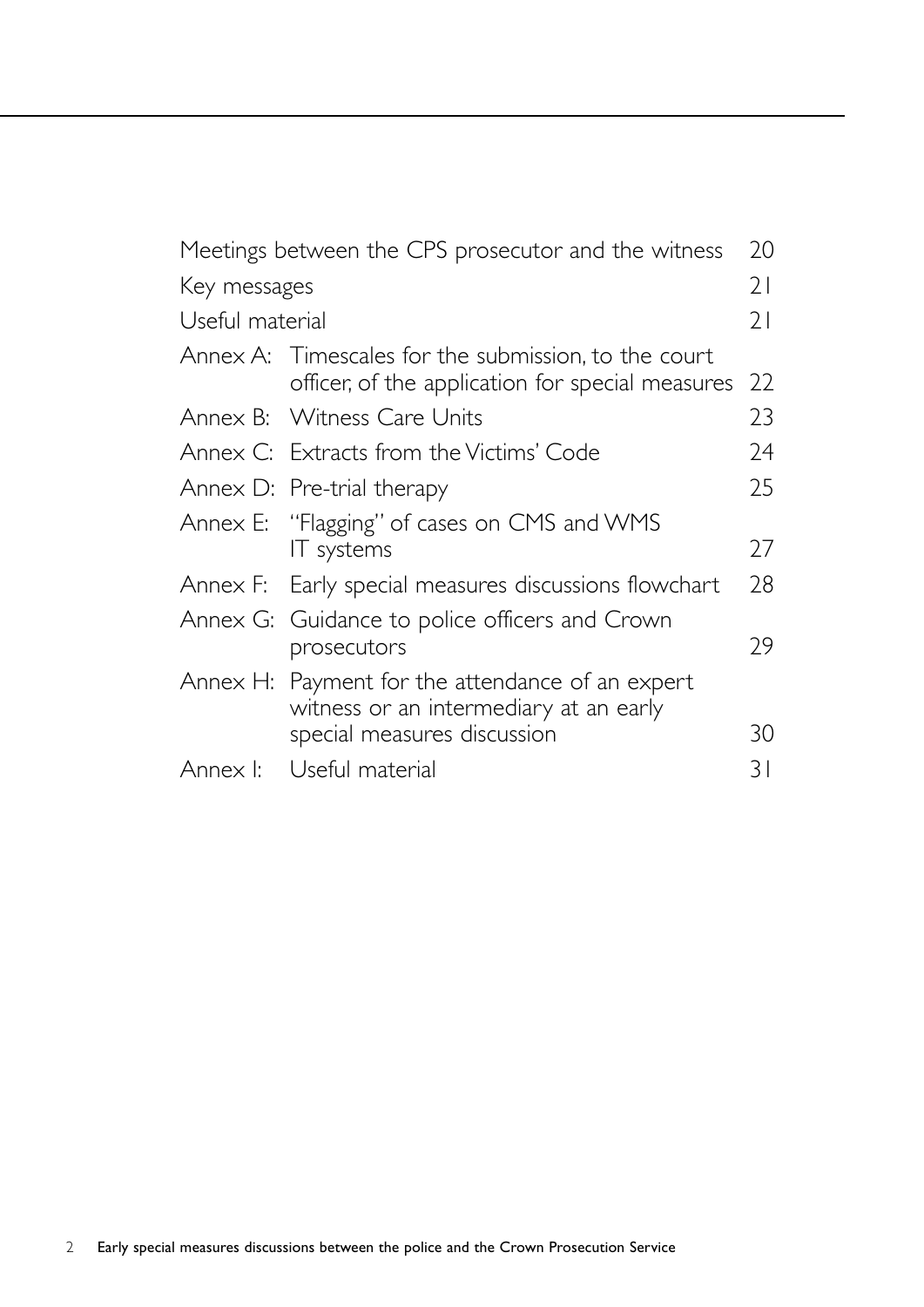# Practice Guidance

### Foreword

The Government is committed to putting victims and witnesses at the heart of the Criminal lustice System (CJS). The criminal justice agencies are working together to ensure that all victims and witnesses are treated properly and have a chance for their voice to be heard.

Vulnerable and intimidated witnesses are in particular need of assistance to ensure that their voice is heard in court. "Special measures" were introduced to enable vulnerable and intimidated witnesses in a criminal trial to give their best evidence.

Research has shown that special measures do indeed help vulnerable and intimidated witnesses to give their best evidence. To maximise the benefits of special measures, it is important that a witness's eligibility for special measures is identified at an early stage.

The police and the Crown Prosecution Service (CPS) must discuss the needs of the witness, and act upon the discussion, as soon as possible. It is vital that the police and the CPS identify any witnesses who may be eligible for special measures and discuss which measure(s) would most assist the witness to give evidence. In some cases, the police and the CPS may consider seeking assistance from voluntary and support agencies.

When discussing the needs of witnesses, the police and the CPS must appreciate that time is often of the essence. This is of particular importance when considering whether an intermediary should be appointed.

This Practice Guidance is for police officers and prosecutors. It provides information on what special measures are, which witnesses are eligible for special measures, when early special measures discussions should be held and what should be discussed.

The CPS, the Association of Chief Police Officers and the Office for Criminal Justice Reform have produced this Practice Guidance. We believe that its use will contribute to enabling vulnerable and intimidated witnesses to give their best evidence in criminal proceedings.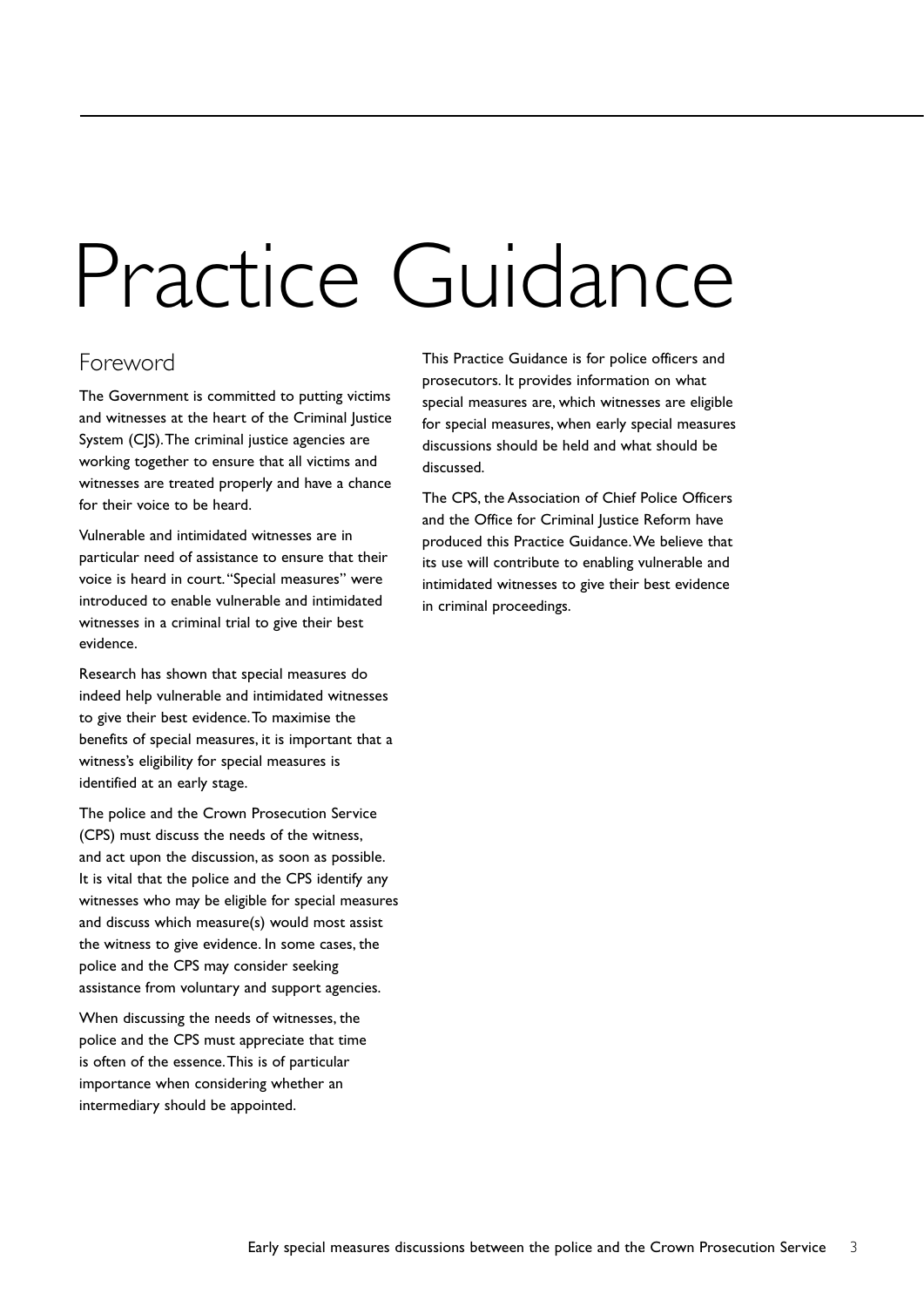### Introduction

The police and the CPS have statutory and nonstatutory obligations to victims and witnesses in criminal proceedings.

*The Code of Practice for Victims of Crime* (Victims' Code) states that all organisations with responsibilities under the Code should identify victims as vulnerable or intimidated as defined by the Code.<sup>1</sup>

The Victims' Code places obligations on the police and the CPS as it provides that:

- *"the police must take all reasonable steps to identify vulnerable or intimidated victims" (paragraph 5.7);*
- *" … the police must explain to the victim the provision about special measures [provided by the Youth Justice and Criminal Evidence Act 1999] and record any views the victim expresses about applying for special measures" (paragraph 5.8); and*
- *• "where a victim who is to be called as a witness in criminal proceedings in respect of relevant criminal conduct, has been identified as potentially vulnerable or intimidated, the CPS must have systems in place to assist prosecutors in considering whether or not to make an application to the court for a special measures direction…" (paragraph 7.8).*

*The Witness Charter* details the standards of care for witnesses in the CJS. *The Witness Charter* states:

- *"if you are a prosecution witness, the police will initially identify whether you may be a vulnerable or intimidated witness and will seek your views on measures that might help you" (standard 4); and*
- *• "if you are eligible for special measures for giving evidence, the prosecution… having heard your views, can make an application to the court for the use of one or more measures…" (standard 11).*

The Victims' Code makes it a requirement that police officers identify vulnerable and intimidated witnesses. It is very important that police officers

communicate this information to the CPS. The simple act of including the age or date of birth of the witness on the back of the MG11 form will ensure that the CPS prosecutor knows whether the witness is a child or an older person.

There is also a role for the joint police/CPS Witness Care Units in identifying vulnerable and intimidated victims and witnesses if identification has not taken place at an earlier stage, and bringing this to the attention of the CPS prosecutor. Witness Care Officers (WCOs) provide support and information about the progress of the case to victims and witnesses from the point of charge. This includes information about special measures. It is important, therefore, that the CPS prosecutor notifies the WCO of special measures applications made and the results of the applications.

It is important that police officers clearly communicate information concerning special measures to witnesses. Police officers must take care not to raise the expectations of witnesses with regard to special measures, and must avoid making promises to witnesses about the granting of special measures. For example, promising a witness that they will be able to give evidence at trial via live link may be misleading. It is always a decision for the court as to what, if any, special measures are needed for a particular witness. The supply of clear and accurate information to witnesses may reduce their concerns about the CJS, and assist in increasing their confidence in the CJS.

The early identification of a vulnerable or intimidated witness by the police and early discussion with the CPS prosecutor are essential to the conduct of the case. This is the earliest opportunity for a discussion of the witness's needs and enables the CPS prosecutor to make timely and informed decisions about which special measures are required. An example of this is the

<sup>1</sup> Paragraph 4.11.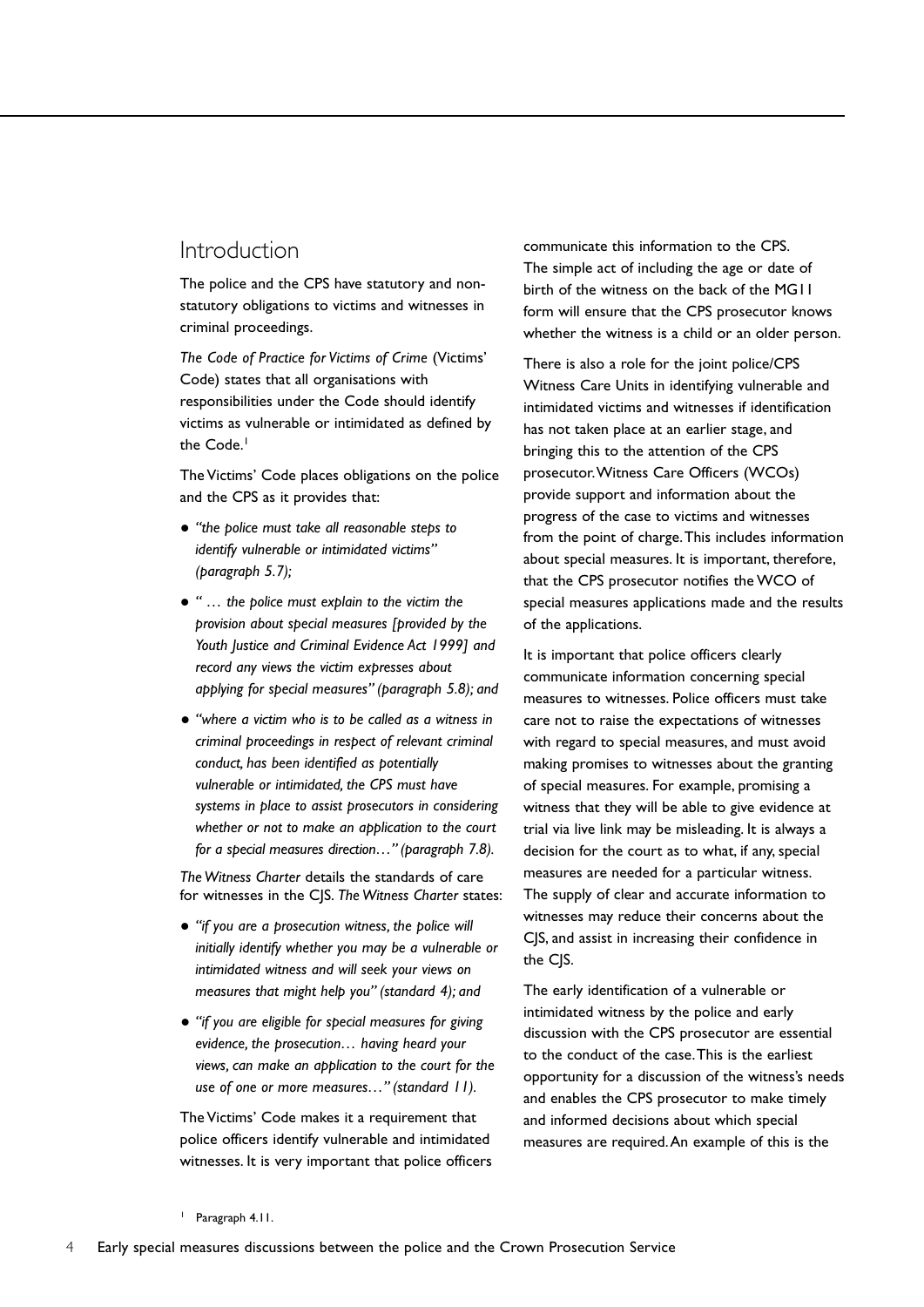appointment of an intermediary. Additionally, the early special measures discussion can be of benefit to the witness. It will also assist the police to record a statement in the most appropriate format to secure a witness's best evidence.

The discussion may be as early in the investigation as pre-statement or video-recorded interview and before pre-charge advice. In all relevant cases, the witness's needs should be discussed at the meeting with the CPS prosecutor making a charging decision. These early discussions will improve case progression and provide a level of reassurance for witnesses.

### What are special measures for vulnerable and intimidated witnesses?

Special measures help vulnerable and intimidated witnesses to give evidence in the best way to increase its quality and with as little stress for the witness as possible.

Sections 23-30 of the Youth Justice and Criminal Evidence Act 1999 ("the 1999 Act") provide for a range of special measures to enable vulnerable or intimidated witnesses in a criminal trial to give their best evidence.

The special measures provided by the 1999 Act and now in force are:

- **video-recorded evidence in chief** where the interview with the police is visually recorded. This can be played as the witness's evidence in the trial (NB available in England and Wales for complainants in sexual offence cases tried in the Crown Court for investigations commencing on or after 1 September 2007);
- <sup>a</sup>**live link** enabling the witness to give evidence during the trial from outside the courtroom through a televised link. The witness may be accommodated either within the court building or in a suitable location outside the court;
- **screens**, which may be made available to shield the witness from the defendant;
- **evidence given in private.** Exclusion from the court of members of the public and the press (except for one named person to represent the press) will be considered in cases involving sexual offences or intimidation;
- **removal of wigs and gowns** by judges and barristers;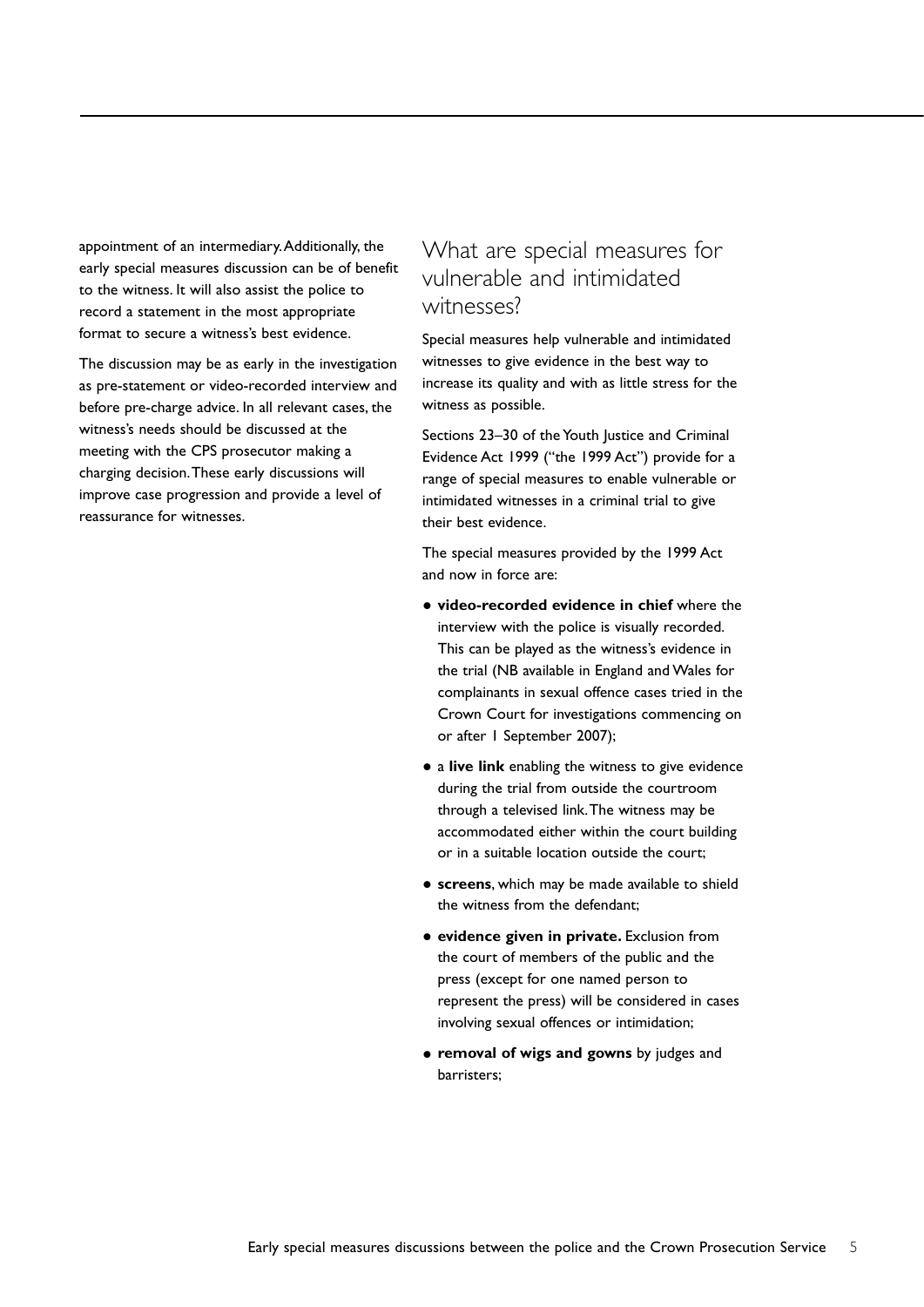- **examination of the witness through an intermediary**, who may be appointed by the court to assist the witness to give their evidence at court and during the videorecording of their initial evidence. This measure is available only to vulnerable witnesses; and
- **aids to communication**, which will be permitted to enable the witness to give best evidence whether through a communicator or interpreter, or **through a communication aid or technique**, provided that the communication can be independently verified and understood by the court. Again, this measure is only available to vulnerable witnesses.

### Which witnesses are eligible for special measures?

The witnesses eligible for special measures under the 1999 Act include:

- a witness who is under the age of 17 at the time of the hearing (section 16 "vulnerable" witnesses);
- a witness who suffers from a mental disorder within the meaning of the Mental Health Act 1983, or who has a significant impairment of intelligence and social functioning, or who has a physical disability or disorder. In these cases, the court must be satisfied that the quality of the evidence given by the witness is likely to be diminished owing to the mental disorder etc (section 16); and
- a witness whose quality of evidence is, in the opinion of the court, likely to be diminished by reason of fear or distress about testifying (section 17 "intimidated" witnesses).

A witness may be eligible for special measures, but the measures will not be automatically made available at the trial. Special measures will not be granted unless the prosecution makes an application to the court, or the court of its own motion raises the issue whether such a direction should be given. The CPS prosecutor must make an application to the court for special measures (section  $19$ ).<sup>2</sup> It is therefore essential that the police and the prosecutor discuss, as soon as possible, which special measures would benefit the witness.

The application for special measures should be made in writing on a prescribed form (see Annex A for details as to when the court office must receive the application).

Once eligibility has been established, the court must then determine whether any of the special measures would be likely to improve the quality of the evidence given by the witness and, if so, which

<sup>2</sup> The court may also raise the issue of special measures.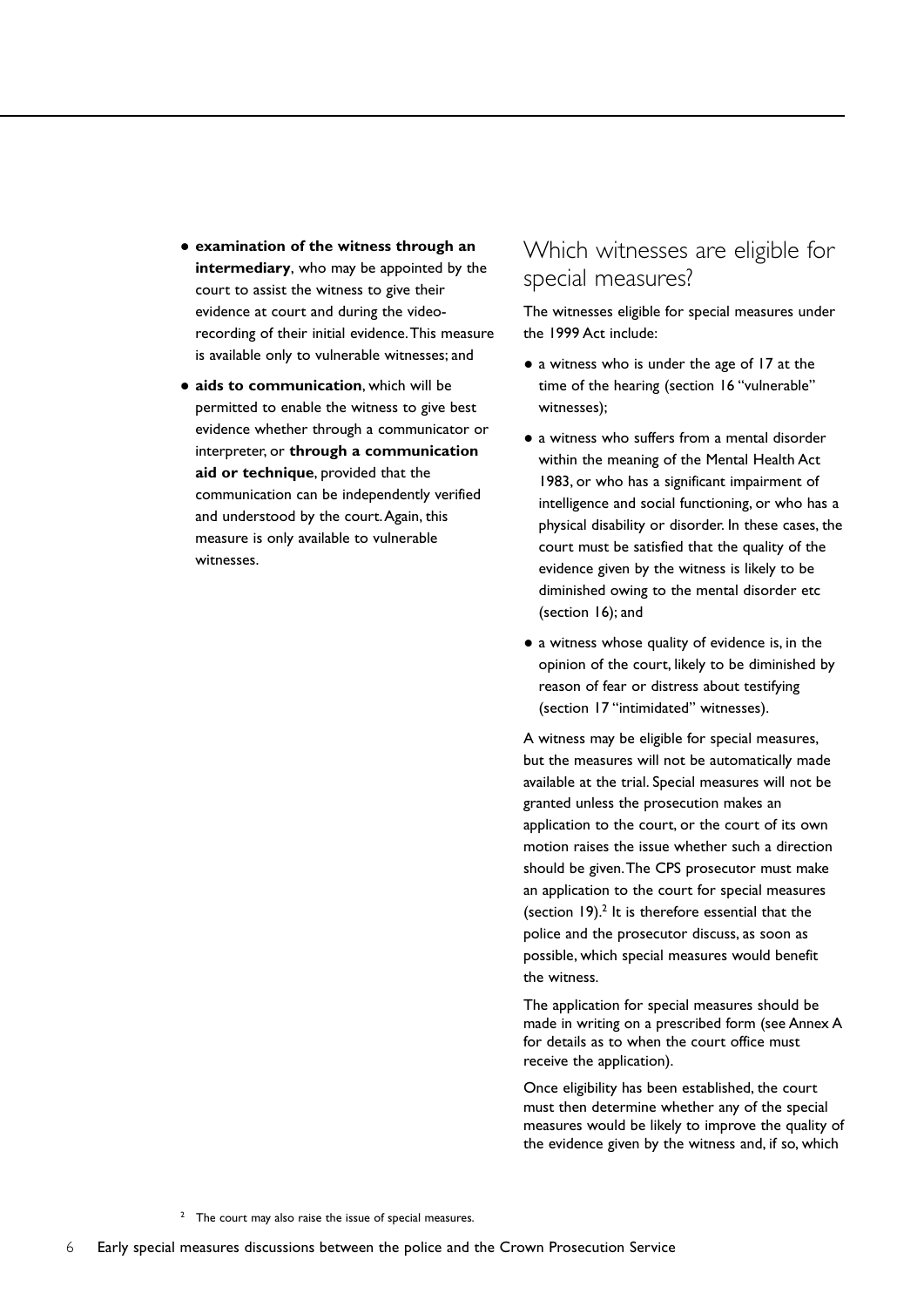of the special measures would maximise, as far as possible, the quality of the evidence of the witness (section 19(2)).

The court must then consider all the circumstances of the case and, in particular, the views of the witness and whether the special measure(s) might inhibit the effective testing of the evidence by the defendant (section 19(3)).

### Child witnesses

Sections 21 and 22 of the 1999 Act detail some special provisions for child witnesses under the age of 17. The provisions create strong presumptions that apply to certain categories of child witnesses and concern how they will give their evidence. The provisions state that:

- where there is a child witness in a sexual offence case or one involving violence, abduction or neglect, the child witness is deemed to be "in need of special protection". In such cases, the court does not have to consider whether the special measure(s) will improve the quality of the evidence; this will be assumed to be the case;
- all child witnesses in need of special protection will have the video-recording of their evidence admitted as evidence in chief, unless this is excluded by the court on the basis that to admit the video-recording would not be in the interests of iustice:
- child witnesses in sexual or violent offence cases will normally be cross-examined and re-examined via the live link; and
- for all other child witnesses, there will be presumption that evidence in chief will be given by video-recording, if one has been made, and that cross-examination will be via the live link. However, the court will need to be satisfied that this will improve the quality of the evidence.

In cases involving children, prosecutors must be alert to the case of *R v Camberwell Youth Court and Others* [2005] UKHL 4.3

<sup>3</sup> The House of Lords in *R v Camberwell Youth Court and Others* [2005] UKHL 4 held that the presumption for children in need of special protection did not breach Articles 6 or 14 of the European Convention on Human Rights. It also clearly stated that the norm for child witnesses giving evidence was by video evidence in chief (where one has been recorded) and live link for crossexamination. This applies equally to child witnesses for the prosecution and defence.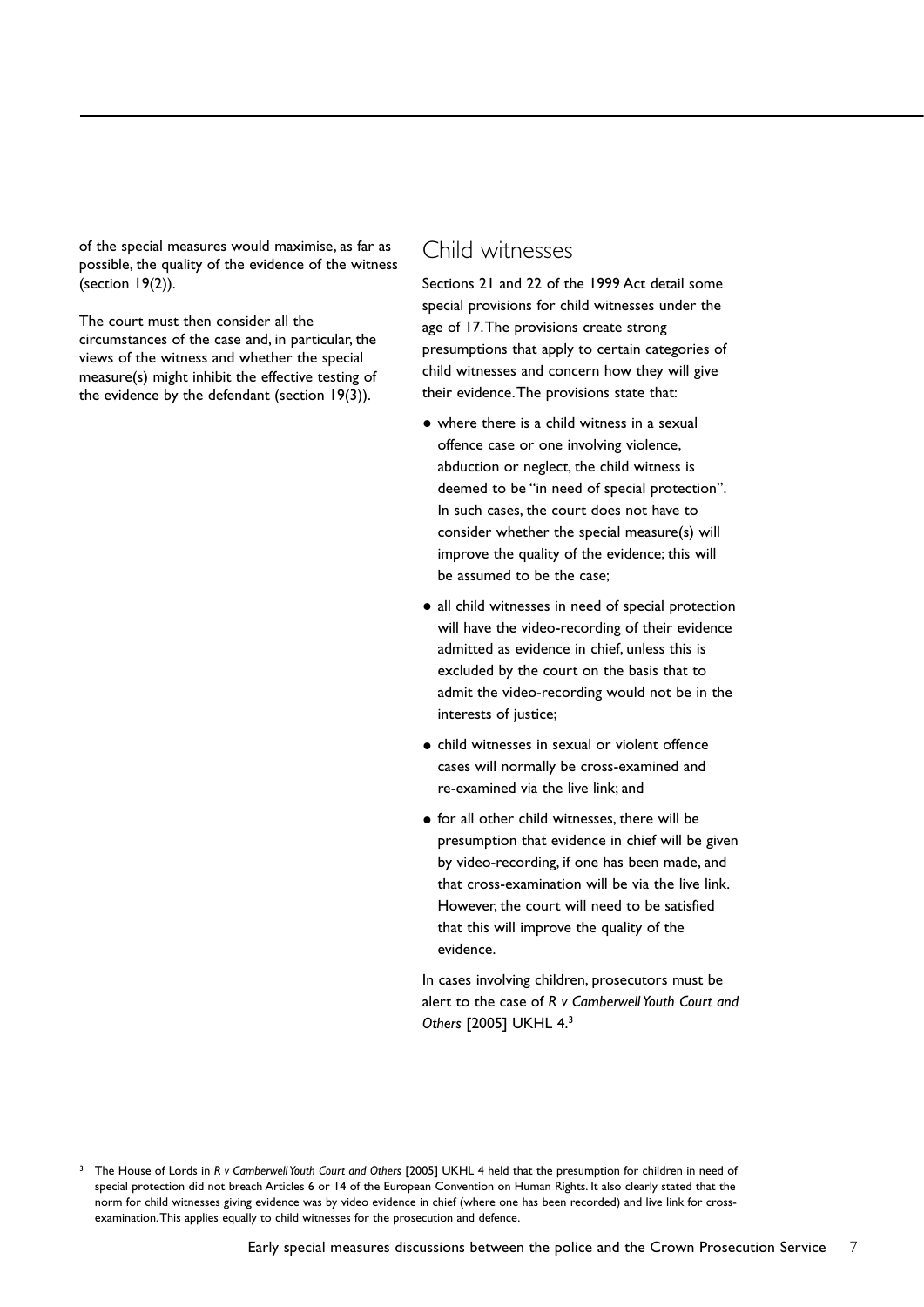### Case study

.

Adam Brown, aged 8 years, has witnessed a boy aged approximately 10 years being assaulted in a shopping precinct. Adam is the only witness to the assault. PC Charlton has arrested a man in connection with the assault.

PC Charlton has submitted a file to the CPS duty prosecutor for charging advice. PC Charlton has included, on the MG3 form, information relating to Adam and states that Adam demonstrates a good level of understanding. PC Charlton requests advice as to whether an intermediary should be appointed to facilitate communication during the "ABE" interview."4

The CPS duty prosecutor asks PC Charlton about Adam's communication skills. PC Charlton informs the prosecutor that Adam communicates in a confident and clear manner, and appears to understand what he is being asked, and that his responses are easily understood. PC Charlton and the duty prosecutor agree that it is not necessary to instruct an intermediary for the purpose of the ABE interview. The CPS duty prosecutor informs PC Charlton that, if Adam is required to give evidence, further consideration should be given by PC Charlton and the CPS as to whether an intermediary should be instructed.

Following the ABE interview, PC Charlton submits to the CPS an MG11 form concerning Adam's evidence. The CPS reviewing lawyer notices that none of the MG forms submitted contain any information concerning Adam's views on special measures. The reviewing lawyer requests an early special measures discussion.

The early special measures discussion is carried out by way of a telephone conversation. PC Charlton informs the CPS reviewing lawyer that he has not asked Adam about special measures, as it is almost guaranteed that Adam will give evidence by way of the live link. The CPS reviewing lawyer informs PC Charlton that special measures are not guaranteed, and that the CPS must make an application to the court for the measures.

<sup>4</sup> *Achieving Best Evidence in Criminal Proceedings: Guidance on Interviewing Victims and Witnesses, and Using Special Measures* describes good practice in interviewing witnesses, including victims, in order to enable them to give their best evidence in criminal proceedings.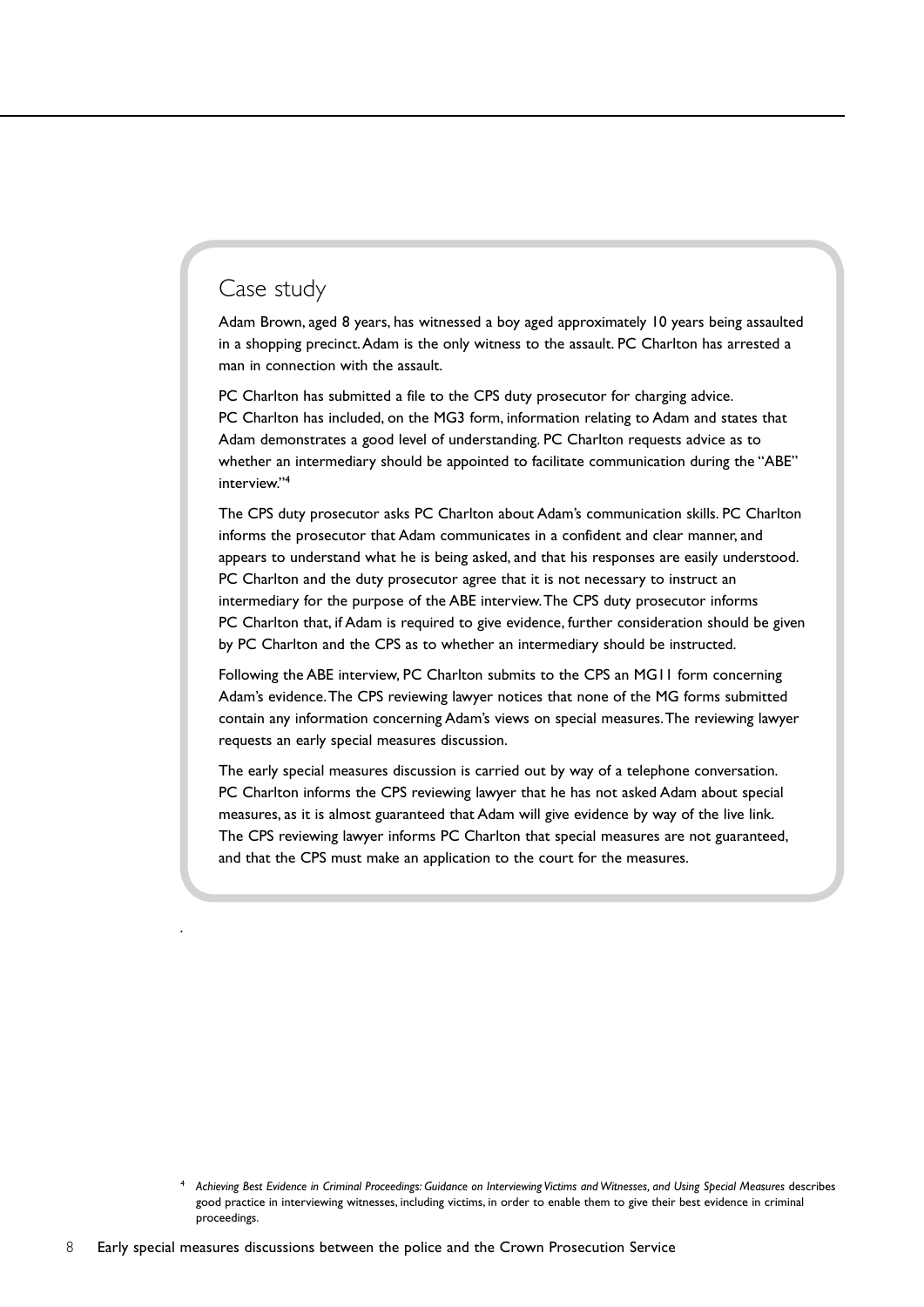The CPS reviewing lawyer requests that PC Charlton discusses with Adam and his parents the special measures provisions, and his eligibility for certain provisions. The CPS reviewing lawyer also requests that PC Charlton asks Adam and his parents which special measures he would wish to have in order to give his best evidence. PC Charlton is asked to inform Adam and his parents that the special measure for evidence by live link does not of itself prevent the defendant seeing the witness. In any event, the defendant will know what Adam looks like, as a copy of the video will have been served on his solicitors. The CPS reviewing lawyer informs PC Charlton that, if the thought of being seen by the defendant causes Adam distress, then it may be possible to request that the defendant's monitor is covered or, failing that, that Adam gives evidence from behind a screen in court. PC Charlton is advised to use the young witness pack to help explain the court process to Adam and his parents. The CPS reviewing lawyer advises PC Charlton to be careful about raising the expectations of Adam and his parents concerning the availability of special measures.

The following week, PC Charlton informs the CPS reviewing lawyer that he has spoken to Adam and his parents about special measures. Adam understands the live link provision and is happy to give evidence this way. However, his parents do have concerns about Adam being seen by the defendant. Adam's parents have requested that, should Adam be required to give evidence, they meet with the CPS reviewing lawyer to discuss the court arrangements and special measures available to Adam to prevent the defendant seeing Adam. The CPS reviewing lawyer notes Adam's parents' concerns and informs PC Charlton that a special measures application will be made for Adam to be screened from the defendant,<sup>5</sup> and to give evidence by live link.<sup>6</sup> This would mean that a screen could be used in the courtroom to prevent the defendant seeing Adam, or the defendant's monitor could be turned off when Adam is giving evidence.

PC Charlton confirms that he has advised Adam's parents to contact the Witness Care Unit should there be any change to their contact details or if they have any concerns.

<sup>5</sup> Section 23 of the 1999 Act.

<sup>6</sup> Section 24 of the 1999 Act.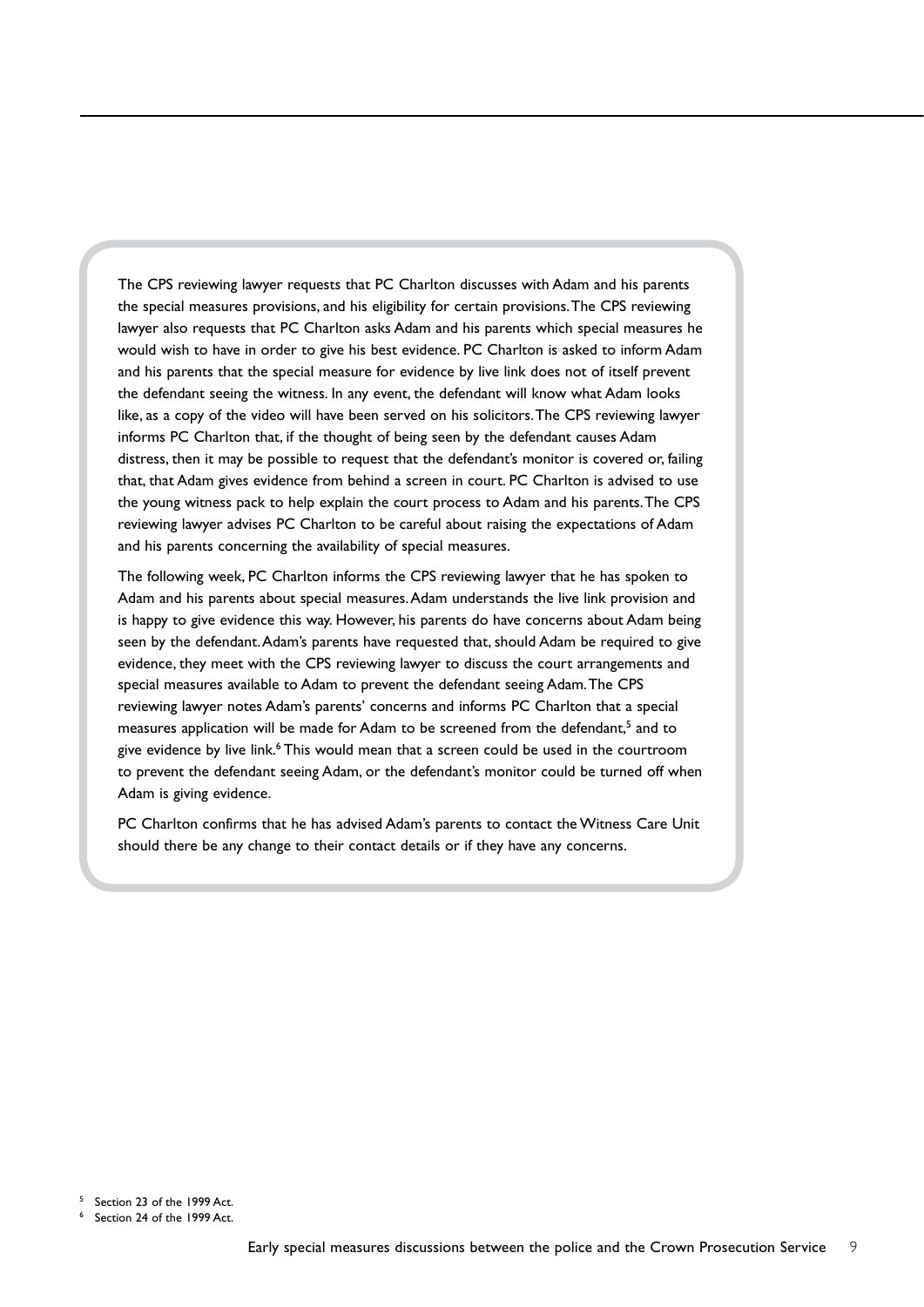Further information concerning special measures for child witnesses is contained in the CPS policy statement *Children and Young People*.

Further information concerning the joint police/ CPS Witness Care Units is provided at Annex B.

### Provisions related to special measures

- Section 34 of Part II of the 1999 Act prohibits the cross-examination in person by defendants of complainants in sexual cases.
- Section 35 of Part II of the 1999 Act prohibits the cross-examination in person by unrepresented defendants of certain "protected witnesses" (child complainants and other child witnesses).
- Section 36 of Part II of the 1999 Act permits a court to make an order prohibiting the crossexamination in person by a defendant of a witness where the prohibitions in sections 34 and 35 do not apply (such as for certain categories of intimidated witnesses).
- Section 46 of Part IV of the 1999 Act enables courts to make a reporting direction in relation to adult witnesses which prohibits any matter relating to the witness to be included in any publication during the lifetime of the witness if it is likely to lead members of the public to identify the individual as a witness in criminal proceedings.
- Rules 29–31 of the Criminal Procedure Rules 2005 concern special measures (Rule 29 concerns special measures directions; Rule 30 concerns live links; Rule 31 concerns crossexamination).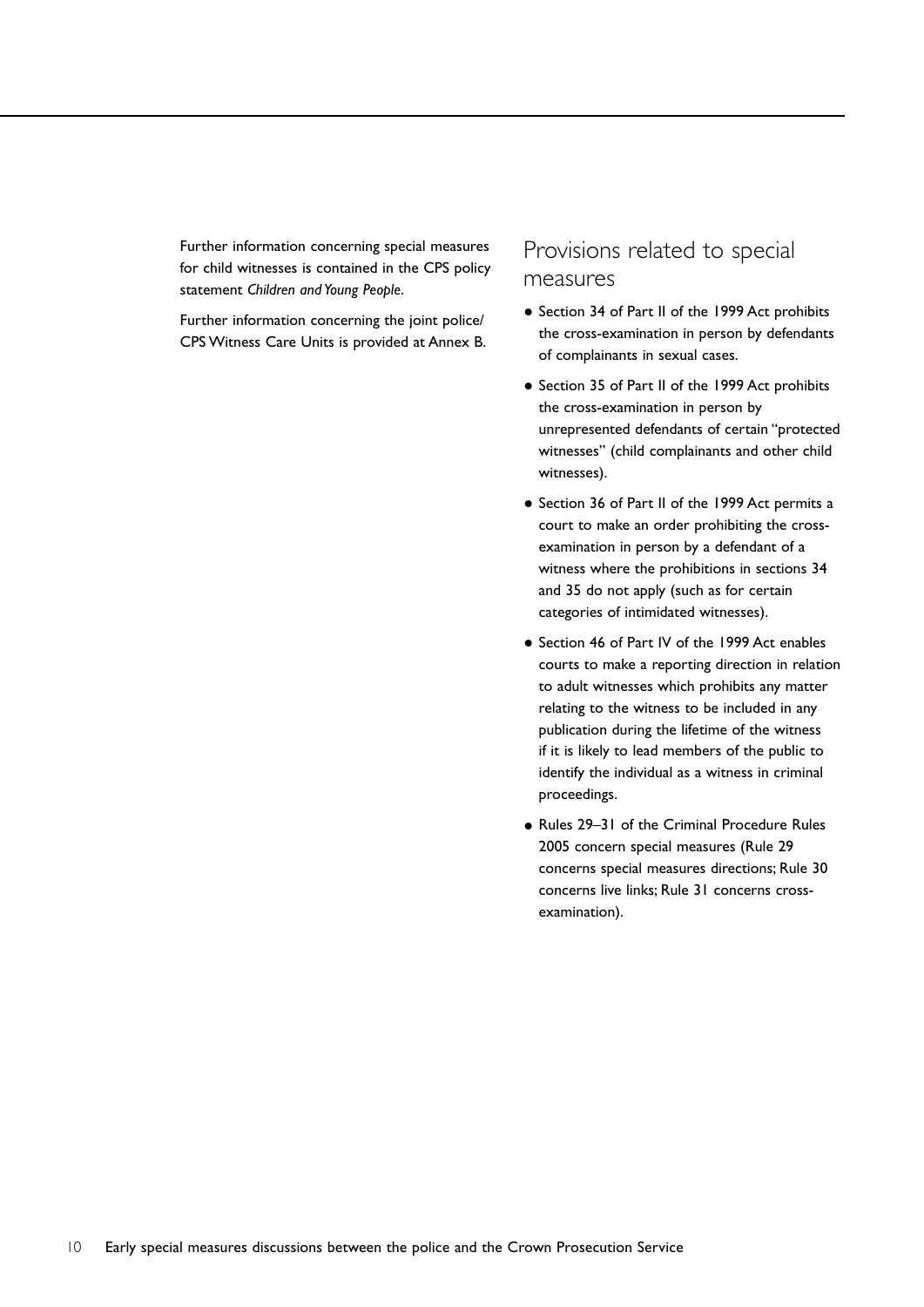### Case study

On Saturday evening, Clarissa and Alex Larmond, both aged 30 years, attended a party. At the party, Alex had been very flirtatious with Clarissa's friend. After the party, Clarissa and Alex returned to their home. Clarissa confronted Alex about his behaviour at the party and they argued. Alex punched Clarissa in the chest on two occasions. Clarissa called the police and Alex was arrested by Sgt Ford.

Clarissa has informed Sgt Ford that Alex is very controlling and that he has assaulted her on previous occasions, but she has not supported the prosecutions. Clarissa is afraid that, if she has to face Alex in court, she will not be able to give her evidence properly owing to nervousness. Also, Alex has warned Clarissa that if she ever supported a case against him, he would cross-examine her himself, because he knows all her secrets.

Sgt Ford has identified that Clarissa may be an intimidated witness, as the quality of her evidence is likely to be diminished owing to her fear or distress about testifying.<sup>7</sup> Sgt Ford considers that she will require the reassurance of special measures in order for her to support a prosecution. Sgt Ford completes an MG2 form to inform the CPS duty prosecutor of her initial witness assessment, and an MG3 form indicating that she thinks it would be beneficial to have an early special measures discussion. Sgt Ford contacts the CPS duty prosecutor in order to seek charging advice.

As part of the charging advice, the CPS duty prosecutor specifically asks Sgt Ford about her assessment of Clarissa as being an "intimidated witness". The duty prosecutor agrees that Clarissa is eligible for special measures. The duty prosecutor and Sgt Ford discuss what support could be offered to Clarissa in order for her to attend court and give her best evidence.

The duty prosecutor informs Sgt Ford that the CPS can apply to the court to make an order that prohibits the cross-examination in person by an unrepresented defendant.<sup>8</sup> The duty prosecutor advises Sgt Ford to speak to Clarissa and inform her of this court order, as well as other special measures for which she is eligible, such as a screen to shield Clarissa from the accused. The duty prosecutor advises Sgt Ford to check what, if any, support Clarissa is receiving from voluntary agencies. Sgt Ford is also advised to check whether there are any civil court orders relating to Alex, as well as pending civil proceedings.

Sgt Ford records the early special measures discussion on an MG3 form and completes the action plan to reflect the outcome. Sgt Ford knows that she must now contact Clarissa and will record Clarissa's wishes for special measures on a Victim Personal Statement, as well as including the details on an MG6 and an MG11 form.

Section 17 of the 1999 Act.

8 Section 36, Part II of the 1999 Act.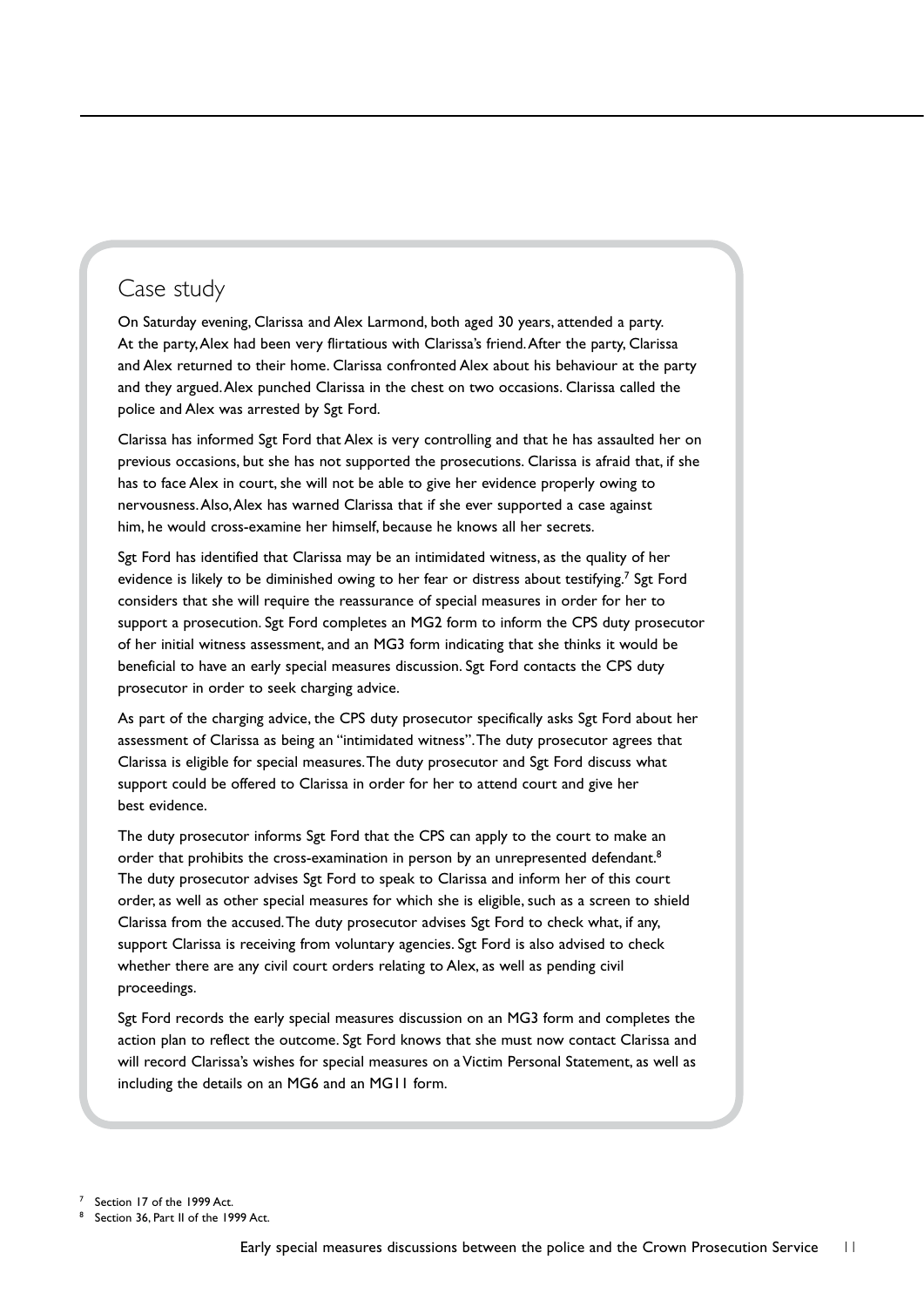### Early special measures discussions

An early special measures discussion is an opportunity for the police officer to inform the CPS prosecutor of the needs of the prosecution witnesses who may be considered to be vulnerable or intimidated.

The police officer and CPS prosecutor should discuss, in particular, witness eligibility for special measures. The following issues might also be discussed:

- the ability of the witness to give evidence;
- whether the witness may have other support needs for which referrals may need to be made;
- the basis upon which the witness is eligible for one or more of the special measures (consideration will need to be given as to whether any expert evidence will be required in order to establish eligibility);
- which of the special measures will be required to assist the particular witness and how the court is to be satisfied of the matters that it must consider under sections 19(2) and 19(3) of the 1999 Act;
- the views of the witness as to which of the special measures should be applied for (police officers and CPS prosecutors must not make assumptions concerning the views of the witness or their preferences for special measures); and
- the appropriate individuals, such as an intermediary, to attend any subsequent meetings between the CPS prosecutor and the witness.

If the early special measures discussion concerns the victim, the police officer should provide the CPS prosecutor with copies of any Victim Personal Statements made by the victim. The CPS prosecutor should always ask the police officer whether the victim has made a Victim Personal Statement.

The police officer and CPS prosecutor must appreciate that time is of the essence, especially where the use of an intermediary is being contemplated.

If an issue arises as to the competence of a witness to give evidence or whether the witness should give sworn or unsworn evidence, this should also be discussed by the police officer and the CPS prosecutor.<sup>9</sup>

Police officers and CPS prosecutors must not assume that a witness will want special measures. It is essential that the police officer explains to the witness about special measures and asks which measures they want. The prosecutor must know which measure(s) the witness wants before making the decision to apply to the court.

Where there is a disagreement concerning applications for special measures, the final decision rests with the CPS prosecutor.

The police officer and CPS prosecutor should also discuss the arranging and timing of a pre-trial familiarisation visit for the witness.<sup>10</sup> If the witness would like a pre-trial familiarisation visit and where the Witness Care Officer (WCO) is the single point of contact for the witness, the WCO will refer the witness to the Witness Service.<sup>11</sup> Pre-trial familiarisation visits should take place in advance of the day of the trial, not on the day

<sup>&</sup>lt;sup>9</sup> A witness is competent if he/she is able to understand questions put and give answers that can be understood (section 53 of the 1999 Act). When determining the issue of competence, the court will have regard to any special measures direction that has been made or is proposed to be made under section 19 (section 54 of the 1999 Act).

<sup>&</sup>lt;sup>10</sup> Are special measures for vulnerable and intimidated witnesses working?, Home Office research from January 2006, shows that, of the non-statutory measures available, the court familiarisation visit is the most effective.

<sup>&</sup>lt;sup>11</sup> The WCO will not necessarily be the single point of contact for all witnesses. CPS Areas should have a local protocol in place for cases being handled by specialist units to ensure that all parties are aware of their role and responsibilities, which will include any referral to the Witness Service to arrange a pre-trial familiarisation visit.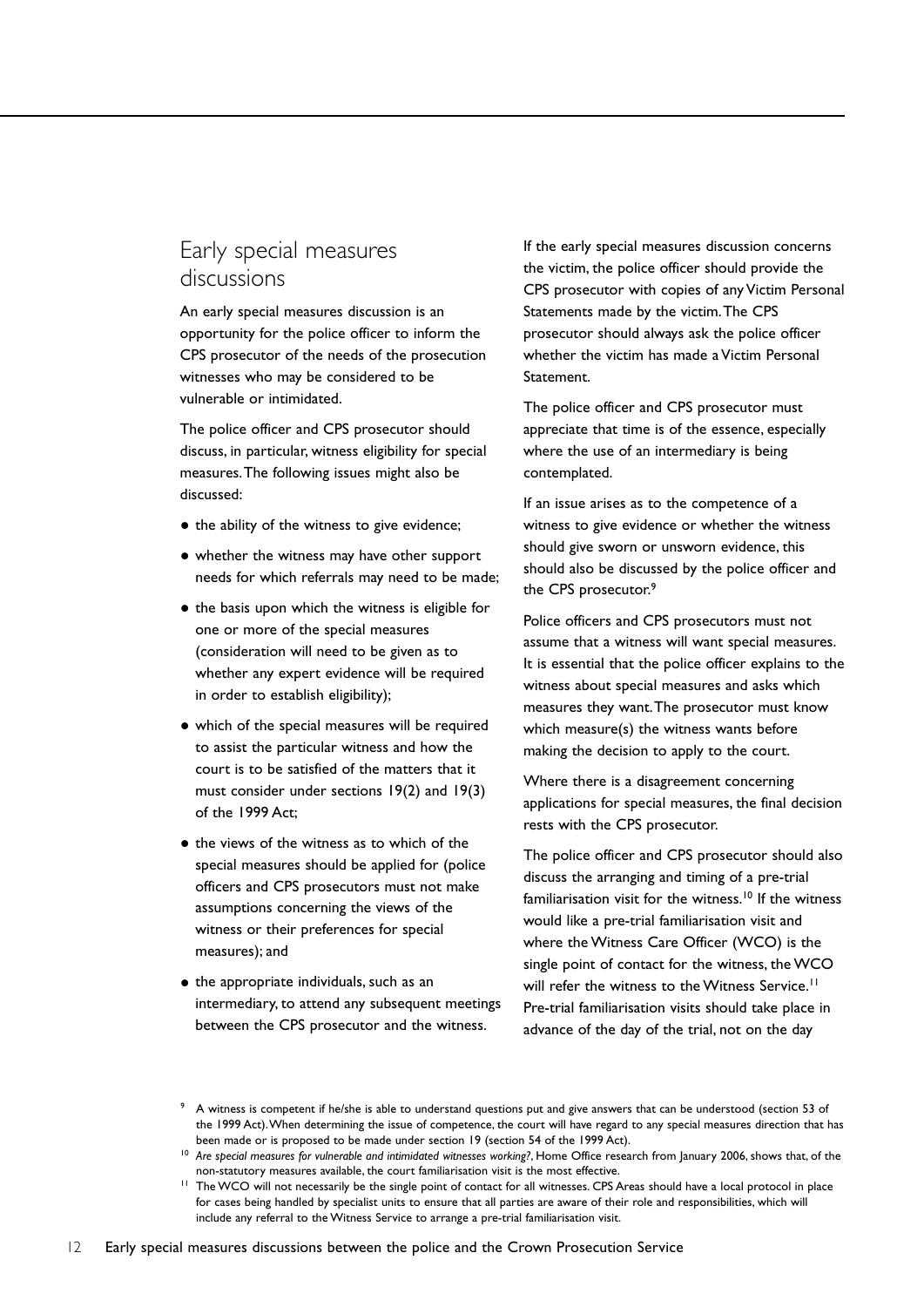itself. The visit allows the witness to see the courtroom and the different types of special measures available. This will usually be conducted by a Witness Service volunteer. However, this is unlikely to take place until after the special measures application has been made, so it is vital to enable a witness to make an informed choice about special measures at the earliest opportunity.

It is important that the police officer and CPS prosecutor have early special measures discussions in order to ensure that applications for special measures are made in a timely and effective manner.<sup>12</sup>

### How will a case involving a vulnerable or intimidated witness be identified?

The police have a crucial role in the identification of vulnerable and intimidated witnesses (paragraph 5.7 of the Victims' Code, see Annex C). It is essential that vulnerable and intimidated witnesses are identified at the earliest possible opportunity, as strict timescales determine when an application for special measures should be made to the court (see Annex A).

Police officers must understand how the various special measures can help vulnerable and intimidated witnesses to give their best evidence (paragraph 5.8 of the Victims' Code, see Annex C).

It is essential that the police officer dealing with the vulnerable or intimidated witness does not raise unrealistic expectations on the part of the witness. The decision to apply for special measures will be made by the CPS prosecutor. The decision to grant special measures will be made by the court.

Where the police have not identified the case as involving vulnerable or intimidated witnesses, the CPS prosecutor may request an early special measures discussion with the police officer. An example of such a situation may be where the police officer has not identified a child witness as being a vulnerable witness and therefore eligible for special measures.

The CPS must have systems in place to assist prosecutors in considering whether or not to make an application to the court for a special measures direction (paragraph 7.8 of the Victims' Code, see Annex C).

<sup>12</sup> Paragraph 2.4 of *The Code for Crown Prosecutors* states: *"Crown Prosecutors should provide guidance and advice to investigators throughout the investigative and prosecuting process. This may include lines of inquiry, evidential requirements and assistance in any precharge procedures."*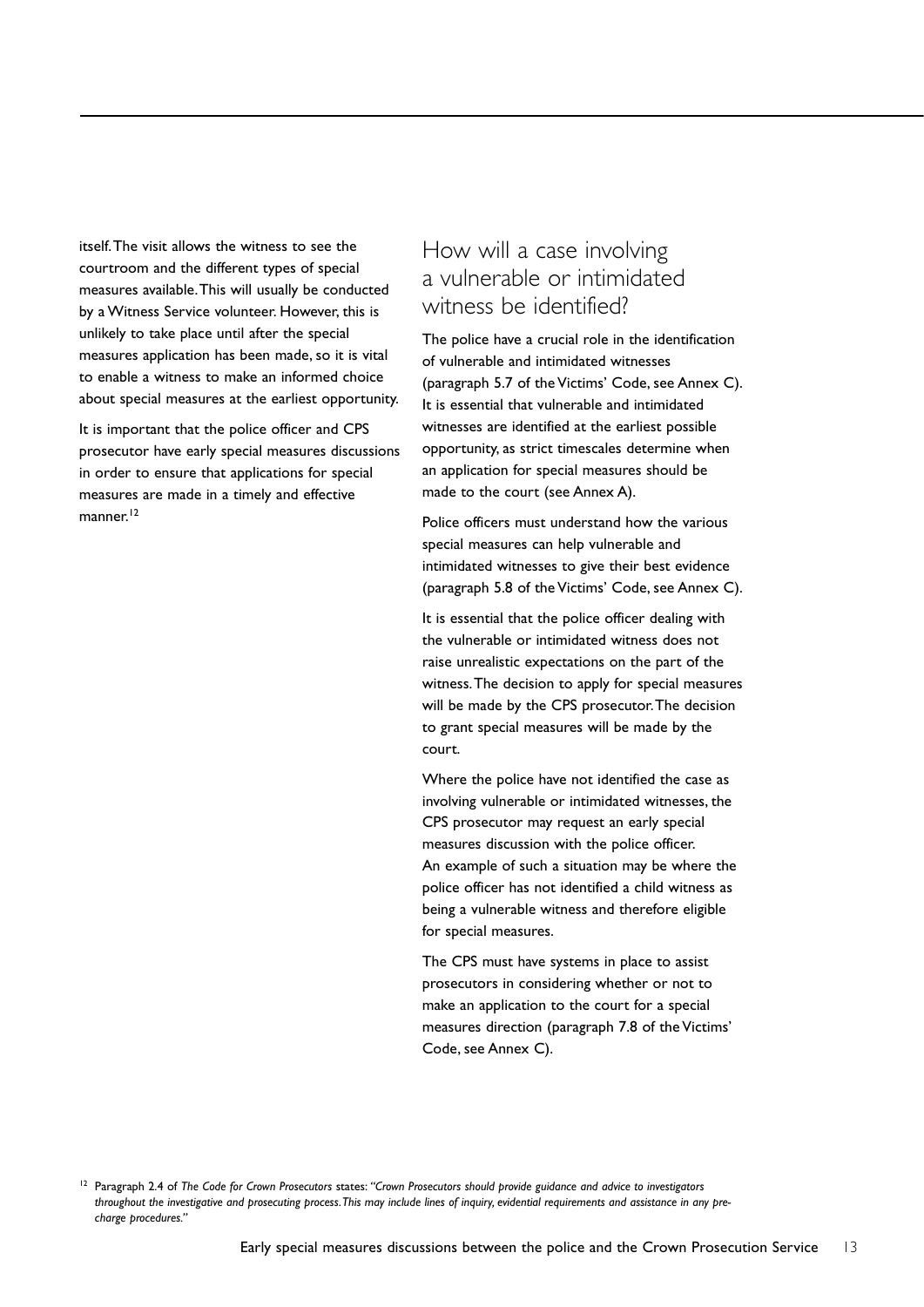CPS prosecutors should always give consideration as to whether an early special measures discussion should be held, particularly when a case is likely to be contested. CPS prosecutors must also consider the possibility of provisionally allocating a trial advocate to the case and taking their views.

It is important that the police officer informs the CPS prosecutor whether the vulnerable or intimidated witness is receiving therapy, or whether it is proposed or has been undertaken (see Annex D).

The early identification of vulnerable and intimidated witnesses allows for the necessary support and information to be supplied within set timescales. CPS and WCU staff should identify vulnerable and intimidated witnesses on the CMS<sup>13</sup> and WMS<sup>14</sup> IT systems by applying the relevant "flags" (see Annex E).

### Is an early special measures discussion required in every case?

It is the responsibility of the investigating police officer to decide whether the circumstances of the particular case require an early special measures discussion. CPS prosecutors also have a responsibility to consider whether the case requires an early special measures discussion.

Where there is any doubt about issues such as whether an interview should be video-recorded or an intermediary appointed, the police officer should request an early special measures discussion with the CPS prosecutor.

<sup>14</sup> WMS is the witness care IT system, designed to support the Witness Care Units.

<sup>&</sup>lt;sup>13</sup> CMS is the national electronic case management system that the CPS uses in preparation of the prosecution of cases.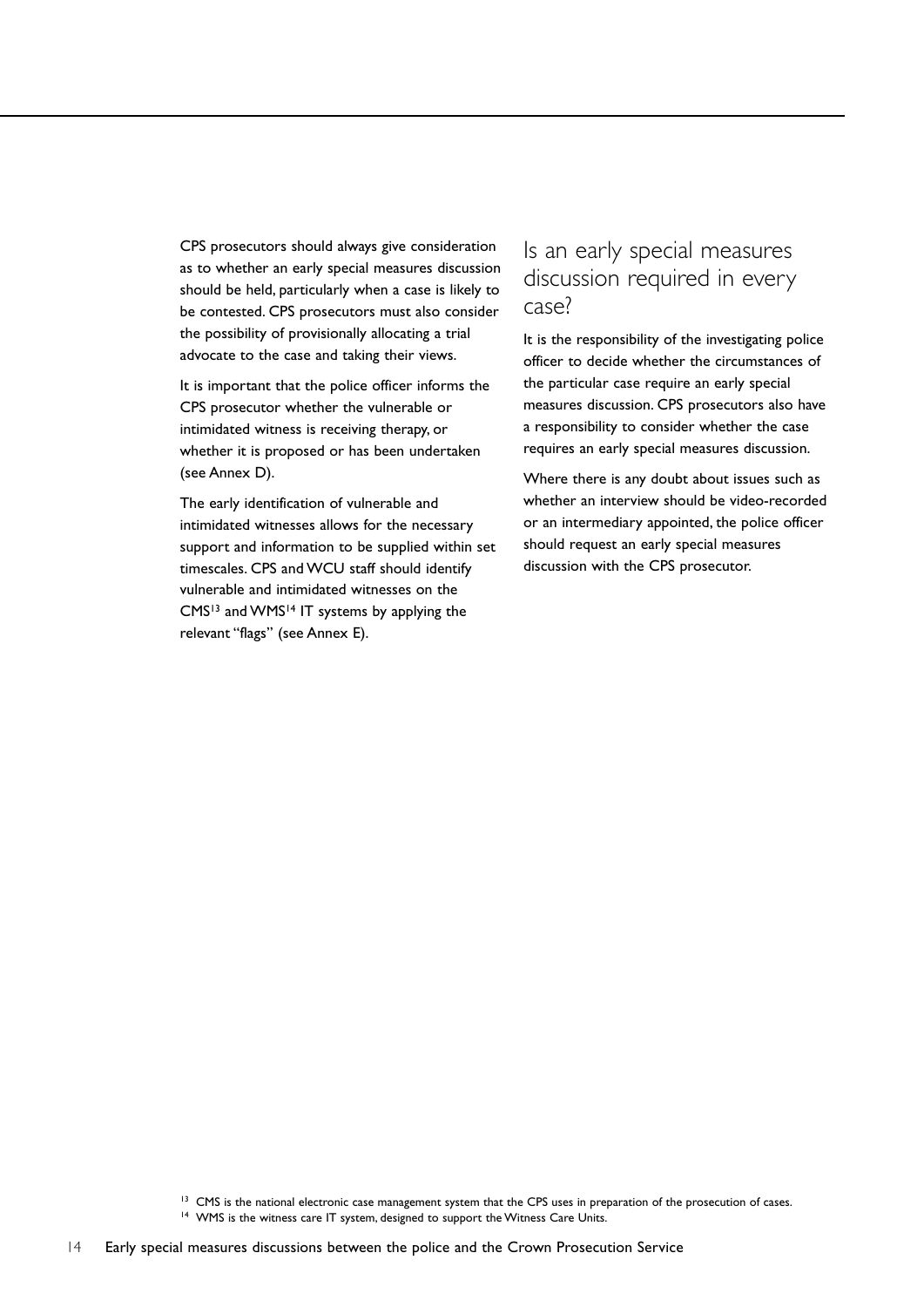## When will the early special measures discussion take place?

There are no strict rules as to when the early special measures discussion should take place. The need for an early discussion should be considered by both the officer in the case and the reviewing prosecutor. The need for an initial, or further, early special measures discussion should be kept under regular review.

The early special measures discussion should take place as soon as possible after the need for the discussion has been identified by the investigating officer or the CPS prosecutor (see the flowchart at Annex F). However, in appropriate cases, the investigating police officer and the CPS prosecutor must consider special measures at the charging stage. (Paragraphs 5.2, 5.6, 7.2(i) and 7.4 of the *Guidance to Police Officers and Crown Prosecutors Issued by the Director of Public Prosecutions under S37A of the Police and Criminal Evidence Act 1984* have particular relevance to the early discussion of special measures by police officers and prosecutors. Annex G provides further details).

Where the investigating police officer has not identified the need for an early special measures discussion, the CPS prosecutor should request the discussion. An early special measures discussion can be held after the CPS prosecutor has made an initial decision to proceed with a prosecution.

When planning an early special measures discussion, police officers and CPS prosecutors must always consider any time constraints that may apply to the case, such as custody time limits.

In cases where the witness has become vulnerable or intimidated as the case has progressed or where there are new prosecution witnesses, the special measures discussion must be held without delay.

### How should police officers inform CPS prosecutors of the need for an early special measures discussion?

Police officers should contact the CPS duty prosecutor, by telephone, as soon as possible in cases in which they have identified a witness as being vulnerable or intimidated and it is believed that an early special measures discussion would assist the case progression. The telephone consultation can be prior to a statement being made.

If the witness has made a statement, the police officer should complete the MG2 form to record their initial witness assessment. The MG2 form must provide sufficient and comprehensive information to enable CPS prosecutors to make an application to the court for special measures. If the witness has given a Victim Personal Statement containing any information about issues relevant to their status as a vulnerable or intimidated witness, this should also be made available. The police officer may need to inform the CPS prosecutor of conversations with the witness and a description of their demeanour. The report must be individual to the witness and meaningful.

Police officers should complete the MG3 form and indicate the need for an early special measures discussion with the CPS prosecutor. The police officer must record the views of the witness concerning special measures on the MG3 form.

If an early special measures discussion is required after the CPS prosecutor has made the charging decision, the police officer should record the information on form MG6 and submit it to the CPS.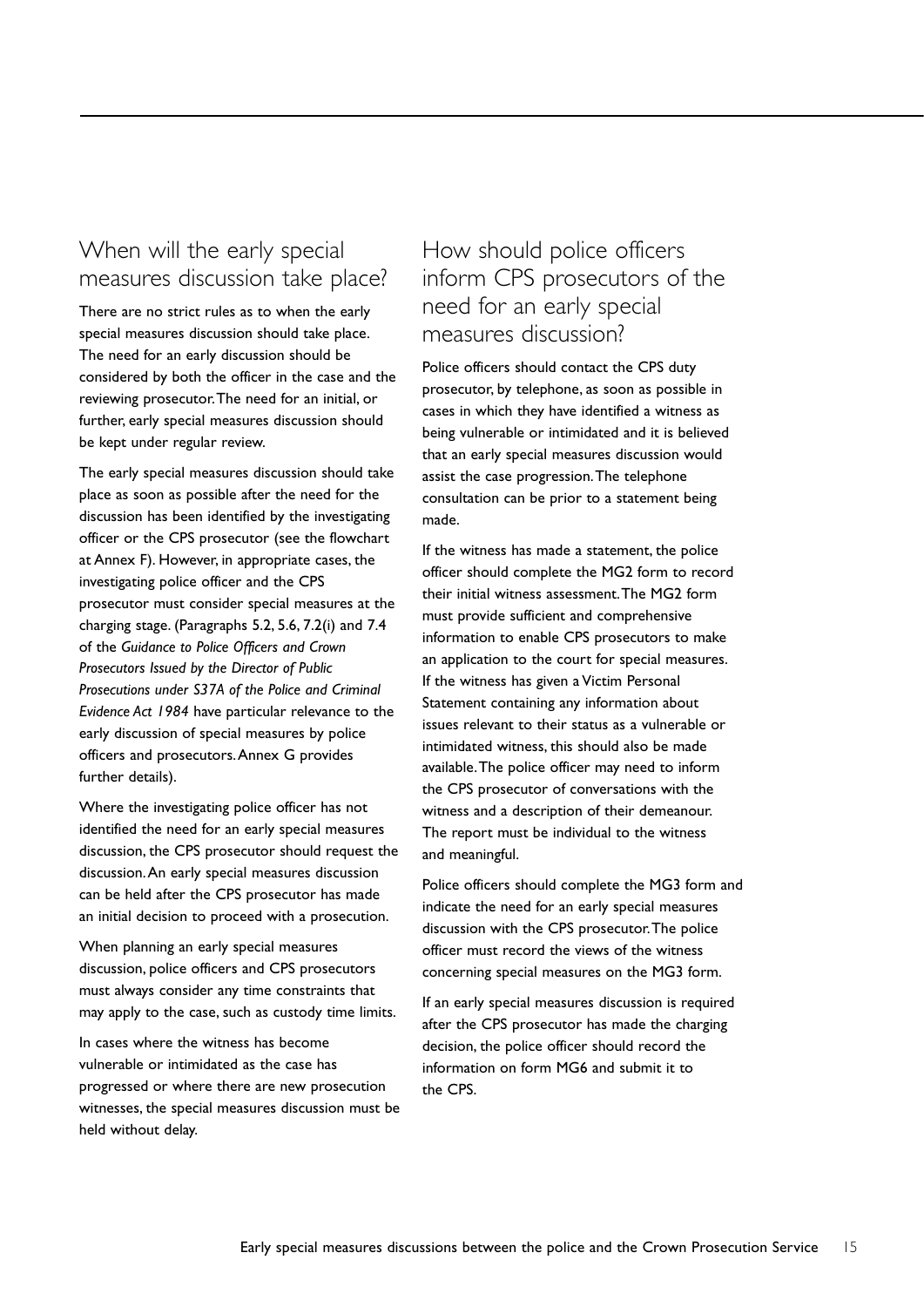The MG6 form must include:

- the basis upon which the witness is deemed to be vulnerable or intimidated (sections 16 and 17 of the 1999 Act);
- the special measures that may be appropriate and how they will improve the quality of the evidence of the witness;
- the views of the witness;
- the opinions of others, as appropriate; and
- a short description of the discussion with the witness, to inform the prosecutor that the officer has canvassed all special measures options with the witness, and that the witness's view is properly informed.

Police officers should always use the MG3 and action plan forms to record the detail and outcome of early special measures discussions with the CPS prosecutor.

### Who should be involved in the early special measures discussion?

The police officer in the case should discuss with the CPS prosecutor the special measures required by the vulnerable or intimidated witness. If the officer in the case has not had contact with the vulnerable or intimidated witness, then the officer who has had that contact should also be involved.

If the early special measures discussion takes place prior to the witness being interviewed, it is likely that the police officer and CPS prosecutor will discuss the case by means of a telephone conversation.

If the early special measures discussion takes place after the witness has been interviewed, the police officer or CPS prosecutor may consider that an expert witness or an intermediary should be involved in the discussion (see Annex H for details of who is liable to pay for the attendance of an expert or an intermediary at an early special measures discussion). The expert may be able to provide information concerning a particular disability. The intermediary may provide particular information relating to the communication needs of the witness. The police officer and CPS prosecutor must discuss the possible involvement of experts and/or intermediaries in cases in which an intermediary has had an involvement with the witness at the investigative stage.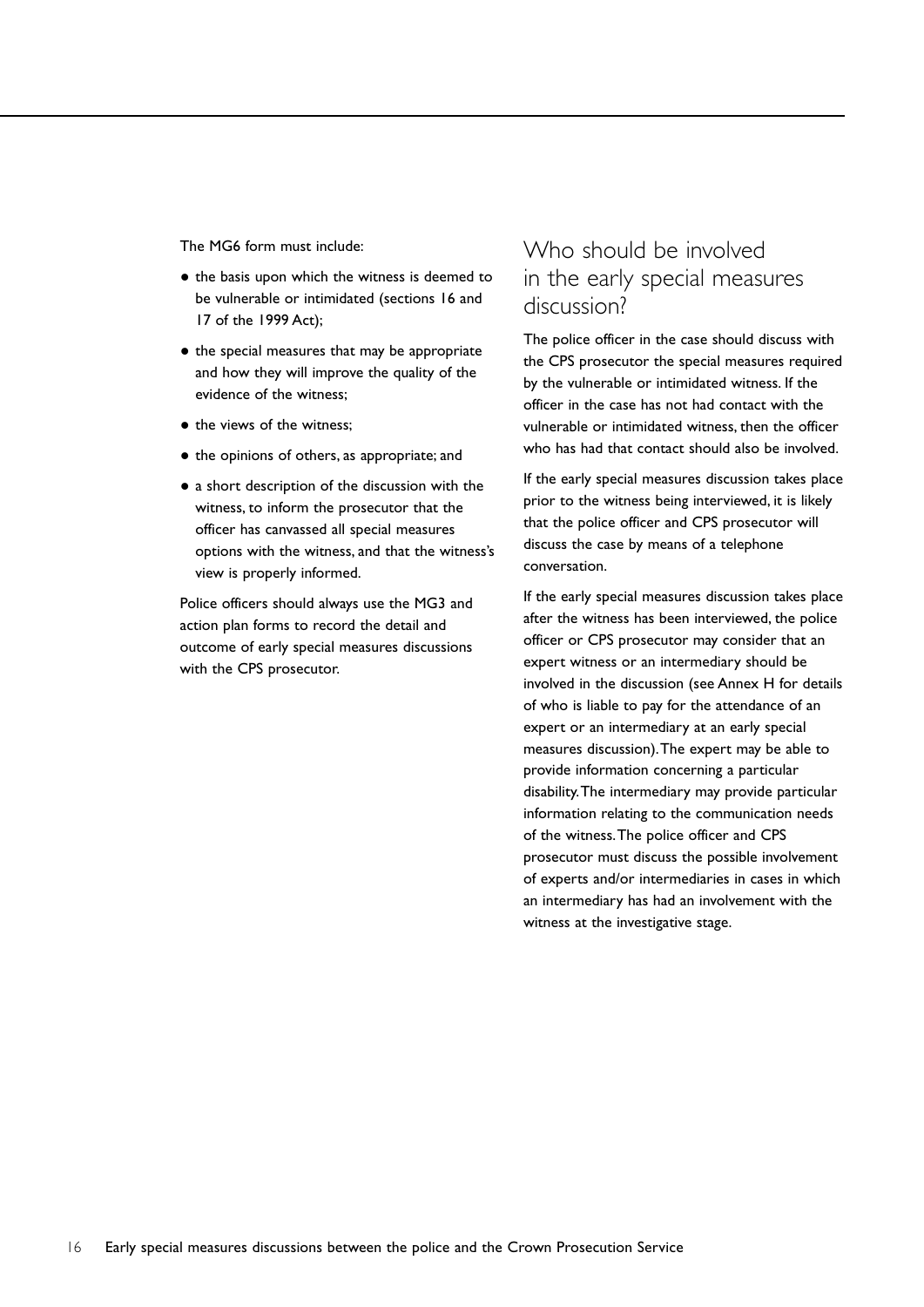### Case study

Claire Dean is 37 years old and has learning disabilities and Asperger's Syndrome. She also has difficulty communicating and when unsure how to respond to a question, routinely replies "Yes". She is confused by days and dates. She attends, on a daily basis, a drop-in centre operated by the local authority.

Over a period of three months, Claire has been the victim of thefts of cash from her purse. The thefts have all happened while she has been at the drop-in centre. Claire suspects that a member of staff at the drop-in centre has taken the cash from her purse. She has informed the manager of the drop-in centre of the thefts. The manager has encouraged her to report the incidents to the police, and accompanies her to the police station.

At the police station, PC Edwards meets Claire and the drop-in centre manager. The manager informs PC Edwards of the thefts and explains that Claire has a learning disability and difficulties with communication. PC Edwards takes a statement from the manager, and explains to Claire and the drop-in centre manager that he will make enquiries as to how she can give her best evidence.

PC Edwards and colleagues investigate the thefts at the drop-in centre. A member of staff is arrested in connection with the thefts.

PC Edwards has heard of the intermediary special measure, but is unsure whether Claire would benefit from the assistance provided by an intermediary. He is aware of the eligibility criteria for using an intermediary to assist vulnerable witnesses. He contacts his colleague co-ordinating the appointment of intermediaries and is then able to have an early special measures discussion with the CPS. The CPS duty prosecutor is of the opinion that PC Edwards should make a referral for an intermediary.

A referral is made for an intermediary and an ABE interview with Claire is conducted with the assistance of an intermediary. The CPS duty prosecutor views the ABE interview and considers all additional evidence and a charge is authorised. The MG3 form is endorsed with regard to the use of the intermediary and a further special measures meeting is recommended to prepare the special measures application and trial.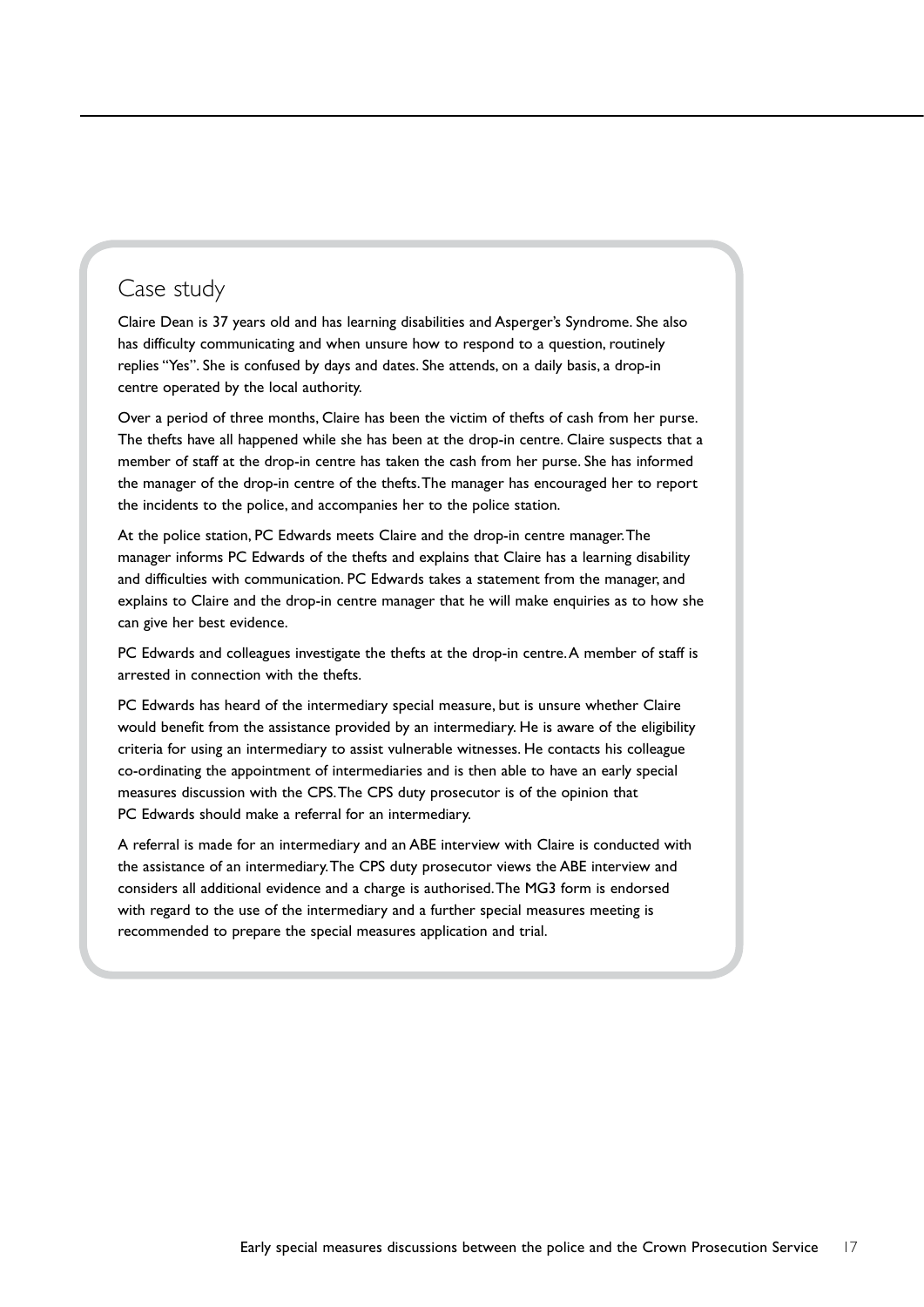### Should a record be kept of the early special measures discussion?

Yes. It is important that a record is kept of discussions and decisions made concerning special measures.

The police officer must record, on an MG3 form, their discussion with the witness concerning the provision of special measures and the witness's preference. The MG3 and the action plans must be completed, by the police officer, to record the early special measures discussion with the CPS prosecutor.

If the early special measures discussion relates to a case for which a file has been created on CMS, the CPS prosecutor must record on CMS the early special measures discussion and outcome.

### What should happen after the early special measures discussion?

As soon as possible after the early special measures discussion, the police officer in the case should contact the witness to:

- inform the witness of the decisions made by the CPS prosecutor concerning applications for special measures; and
- respond to any issues the witness raises, including explaining the reasons for any decisions taken which were not in accordance with the witness's wishes.

The police officer should remind the witness that the CPS prosecutor makes the final decision as to which, if any, special measures are to be applied for, **but** the witness **must** be told that the court decides which, if any, measures will be made available to the witness. The court will take into consideration the wishes of the witness, as well as having regard to the need to ensure that the defendant will have a fair trial.

The police officer should ask the witness whether, if they are required to give evidence in the case, they wish to meet with the CPS prosecutor to discuss matters relating to the special measures decisions. A witness may not wish to have such a meeting and their wishes must be respected. However, if the witness does wish to meet the CPS prosecutor, the police officer should complete and submit to the CPS an MG3 form and action plan. The police officer should also inform the witness that the Witness Care Unit will contact the witness as soon as possible after it is known that the witness will be required to give evidence, in order to make arrangements for the meeting (paragraph 6.3 of the Victims' Code refers, see Annex C).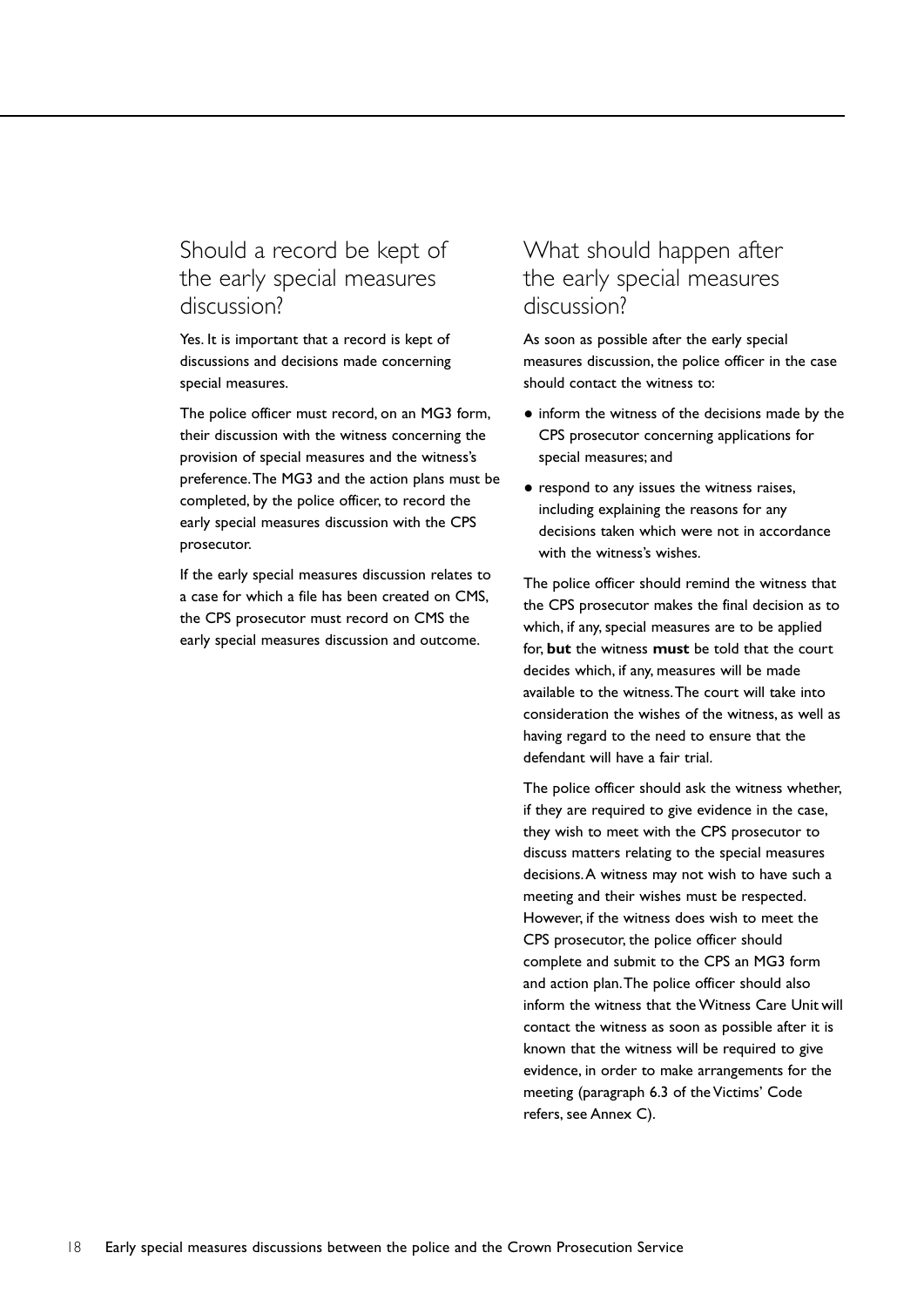The police officer must also:

- explain to the witness that a record of the meeting will be kept and will normally be disclosed to the defence;
- confirm the current contact details for the witness;
- request the witness to inform the Witness Care Unit of changes to their contact details; and
- ask the witness to inform the Witness Care Unit of any change of needs or circumstances that might affect the special measures to be applied for.

This information must be recorded on the MG3 form and submitted to the CPS.

### Consequences of not having early special measures discussions

The failure to identify the witness as being vulnerable or intimidated and the failure to discuss, with the prosecutor, their eligibility for special measures may result in:

- the witness's needs not being identified;
- the witness's statement being recorded in an inappropriate form;
- insufficient support being given to the witness to allow them to give their best evidence;
- the prosecutor making assumptions about which, if any, special measures to apply to the court for;
- the prosecutor making late applications for special measures;
- a lack of assurance for the witness about their attendance at court;
- witnesses lacking confidence in the CJS; and
- unsuccessful prosecutions.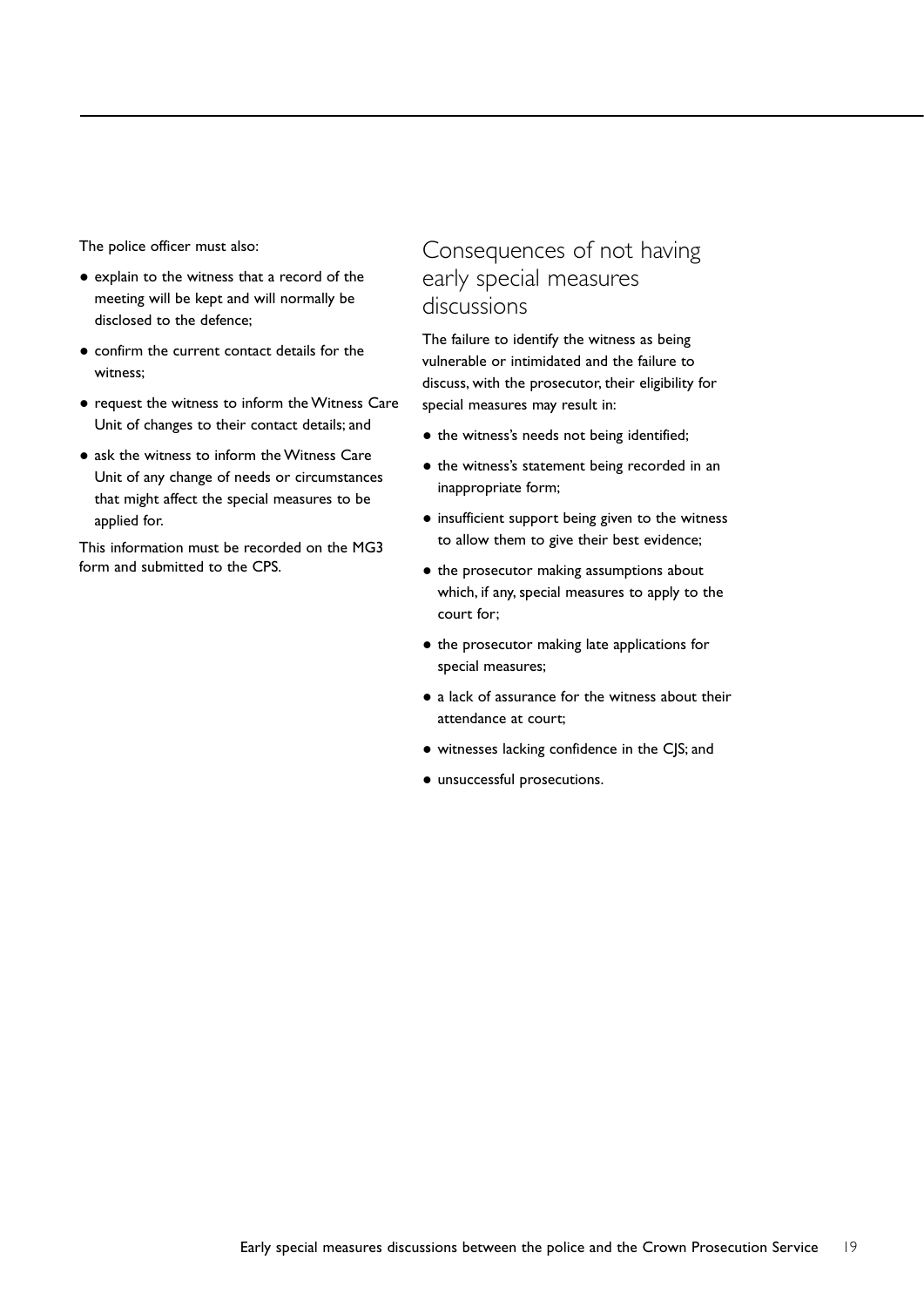### Meetings between the CPS prosecutor and the witness

There will be cases in which the witness requests a meeting with the CPS prosecutor to discuss the decisions made concerning special measures.<sup>15</sup>

Where the CPS prosecutor has decided not to apply for any special measures, an explanation should be given to the witness of the reasons for that decision. The CPS prosecutor must take into account any comments or views expressed by, or on behalf of, the witness and, if appropriate, reconsider the decision not to apply for special measures.

The meeting can be held prior to or after the CPS prosecutor applies to the court for a special measures direction. It is preferable for the meeting to be held before making the application to the court, as this provides an opportunity for the CPS prosecutor to gain information directly from the witness which may be relevant to the application.

Where the meeting is held prior to the CPS prosecutor applying to the court for the special measures direction, the purpose of the meeting may be to confirm the views of the witness as to which of the special measures should be applied for.

Where the meeting is held after the CPS prosecutor has applied for a special measures direction, the purpose of the meeting may be to inform the witness of the binding effect of the court's direction.

When meeting with witnesses, the CPS prosecutor must be alert to the case of *R v Momodou and R v Limani* [2005] EWCA Crim 177 which provides clear guidance on the subject of not coaching witnesses.

Further details about meetings between the CPS prosecutor and the witness can be found in *Special measures meetings between the Crown Prosecution Service and Witnesses: Practice Guidance.* 

<sup>&</sup>lt;sup>15</sup> The Prosecutors' Pledge requires the prosecutor to "address the specific needs of a victim and where justified seek to protect their *identity by making an appropriate application to the court".*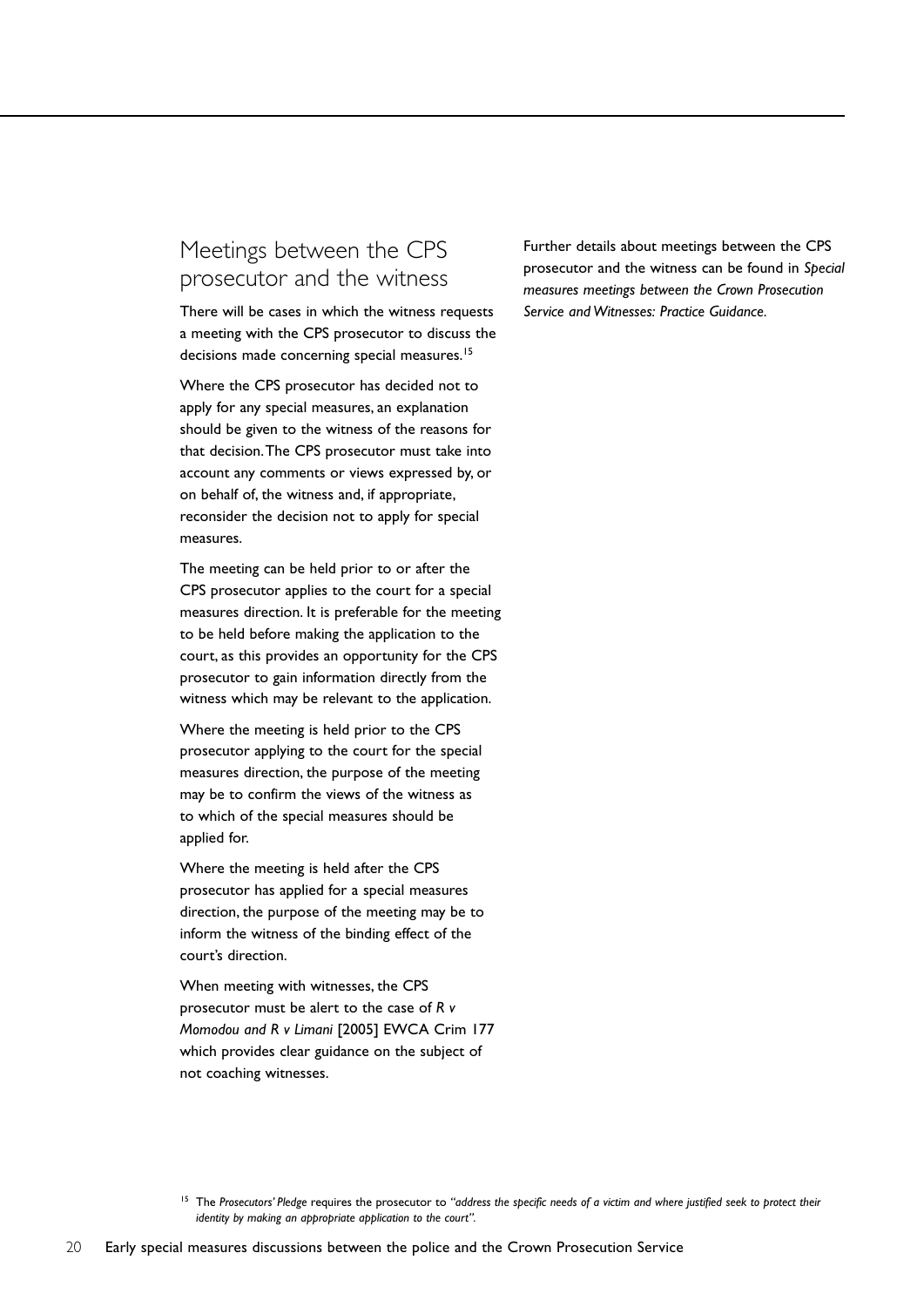### Key messages

- The needs and circumstances of witnesses may change from the reporting of the crime to the court hearing. The police officer should ask the witness to notify the WCU of changes to their circumstances that may affect their eligibility for special measures. If the WCO has any queries in relation to the special measures, he/she will refer them to the CPS prosecutor.
- It is possible that the police officer and CPS prosecutor will meet on many occasions to discuss the progression of a case. However, it is essential that the early special measures discussion is not forgotten or overlooked because of the other meetings.
- Police officers and CPS prosecutors should bear in mind that a witness may initially say that they do not want special measures, but may later realise that they do and are afraid to say so.
- CPS prosecutors should make decisions concerning special measures as early as possible in order to provide certainty for the witness.
- An early special measures discussion and possible meeting with the witness is different from a pre-trial witness interview. If the prosecutor meets with the witness to discuss special measures, the meeting will be held after the CPS prosecutor has made an initial decision to proceed with the prosecution.

### Useful material

Annex I provides details of further useful material.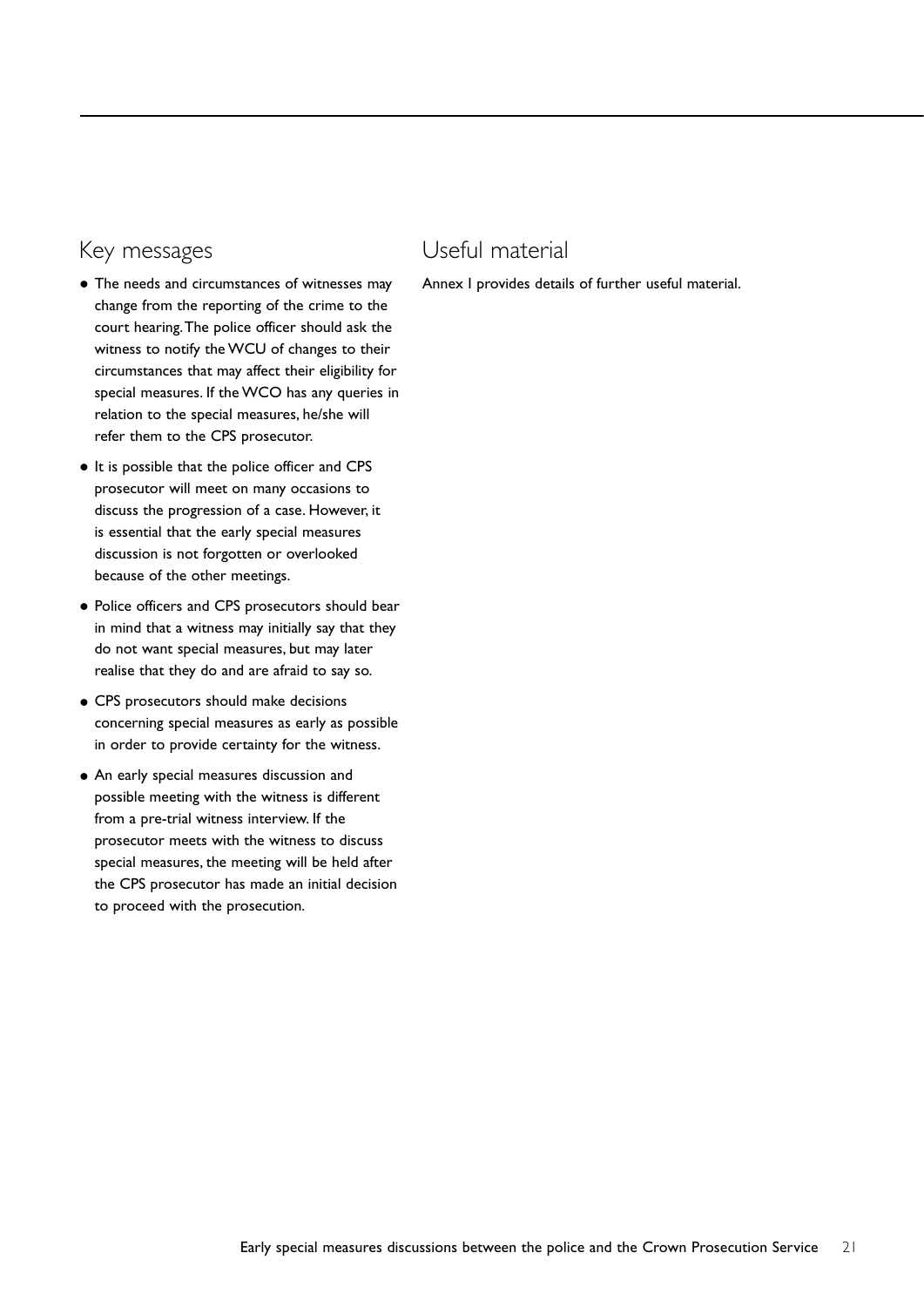## Annex A

Timescales for the submission, to the court officer, of the application for special measures

### **Application to the youth court**

Within 28 days of the date on which the defendant first appears or is brought before the court in connection with the offence.

#### **Application to a magistrates' court**

Within 14 days of the defendant indicating their intention to plead not guilty to any charge brought against them and in relation to which a special measures direction may be sought.

#### **Application to the Crown Court**

Within 28 days of:

- (i) the committal of the defendant, or
- (ii) the consent to the preferment of a bill of indictment in relation to the case, or
- (iii) the service of a notice of transfer under section 53 of the Criminal Justice Act 1991, or
- (iv) where a person is sent for trial under section 51 of the Crime and Disorder Act 1998, the service of copies of the documents containing the evidence on which the charge or charges are based under paragraph 1 of Schedule 3 to that Act, or
- (v) the service of a Notice of Appeal from a decision of a youth court or a magistrates' court.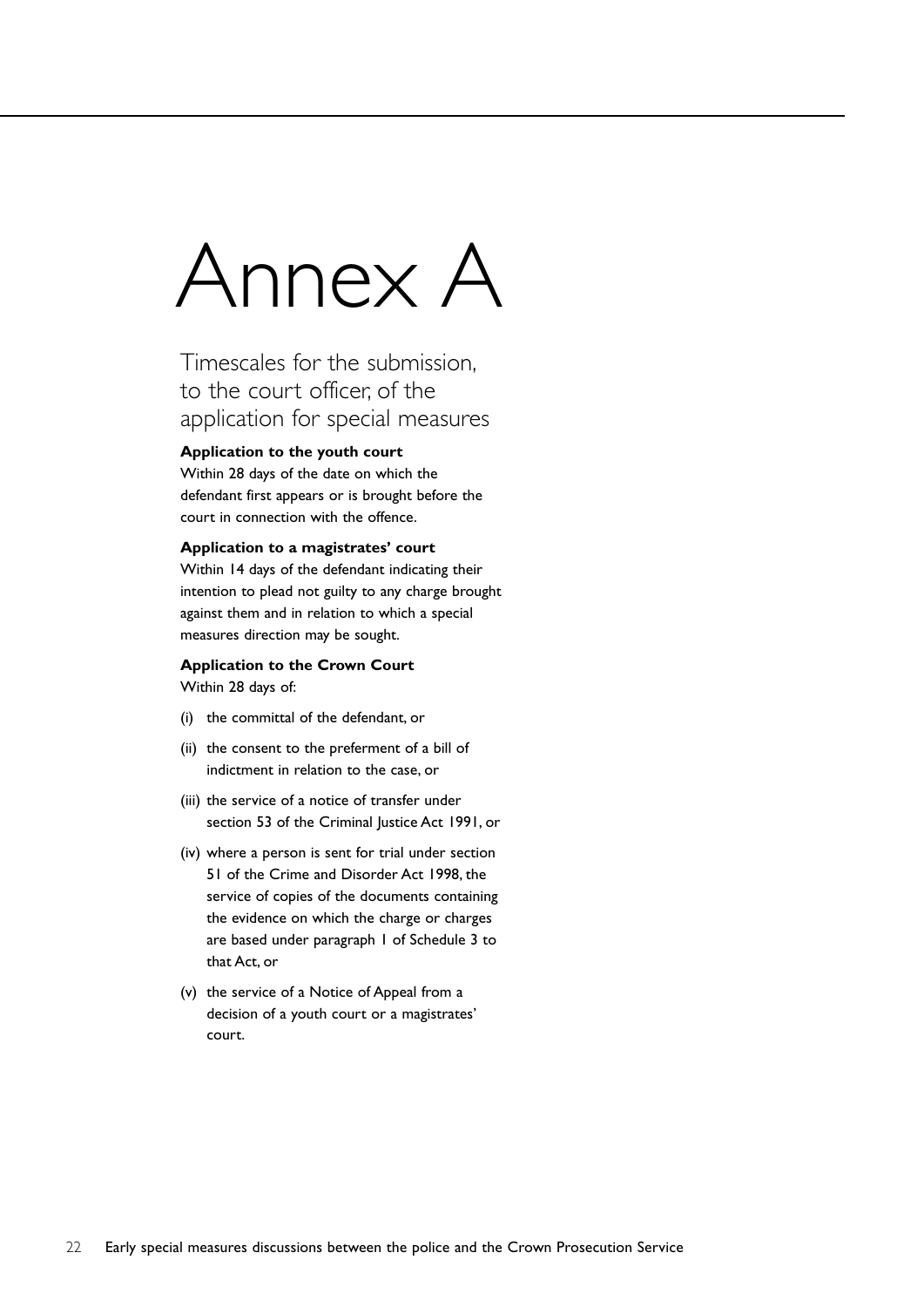## Annex B

## Witness Care Units

Witness Care Units are jointly operated by the police and the CPS. The units are staffed by Witness Care Officers (WCOs) who provide information and access to support to victims and witnesses from the point of charge through to case completion.

Dedicated WCOs act as a single point of contact from the point of charge in the majority of cases. In some cases, such as child abuse and domestic violence, a specialist police officer may act as the single point of contact. The single point of contact will keep victims and witnesses informed about the progress of the case via their preferred means of contact. This includes the outcome of the case and thanking them for their time and contribution.

WCOs also undertake a detailed needs assessment of each victim and witness. This provides an in-depth understanding of an individual's needs and requirements. The WCOs then have at their disposal a range of interventions to provide tailored support to those victims and witnesses who need it.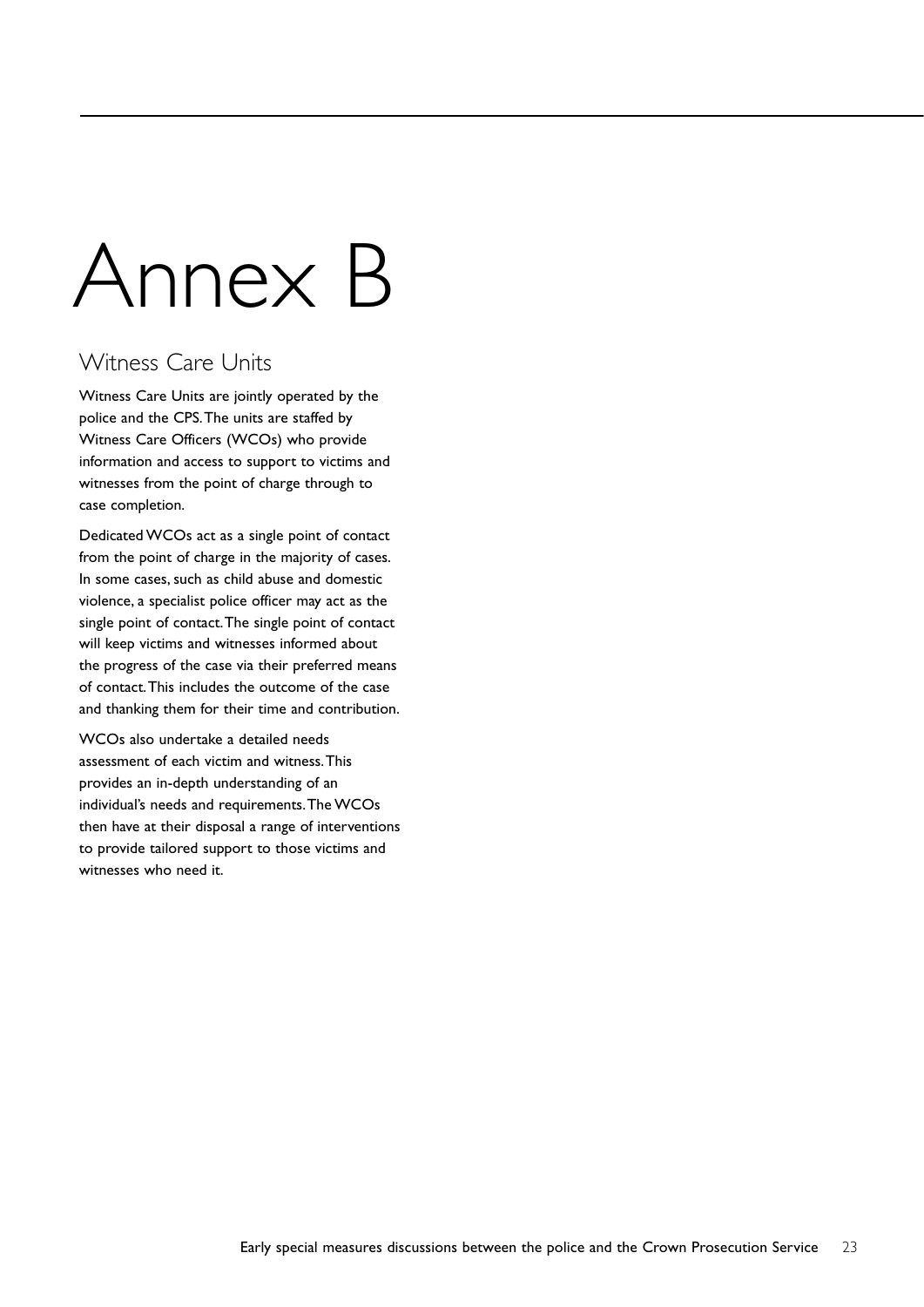## Annex C

## Extracts from the Victims' Code

#### Paragraph 5.7

*"Police must take all reasonable steps to identify vulnerable or intimidated victims"*

#### Paragraph 5.8

*"Where a vulnerable or intimidated victim may be called as a witness in criminal proceedings, and may be eligible for assistance by way of a special measure … the police must explain to the victim the provision about special measures in that Act and record any views the victim expresses about applying for special measures"*

#### Paragraph 6.3

*"The joint police/CPS Witness Care Units must notify victims of any requirement of them to give live evidence, and any subsequent amendment to this requirement, within one working day of receiving the notification from the CPS"*

#### Paragraph 7.8

*"Where a victim who is to be called as a witness in criminal proceedings… has been identified as potentially vulnerable or intimidated, the CPS must have systems in place to assist prosecutors in considering whether or not to make an application to the court for a special measures direction… The outcome of that consideration must be recorded"*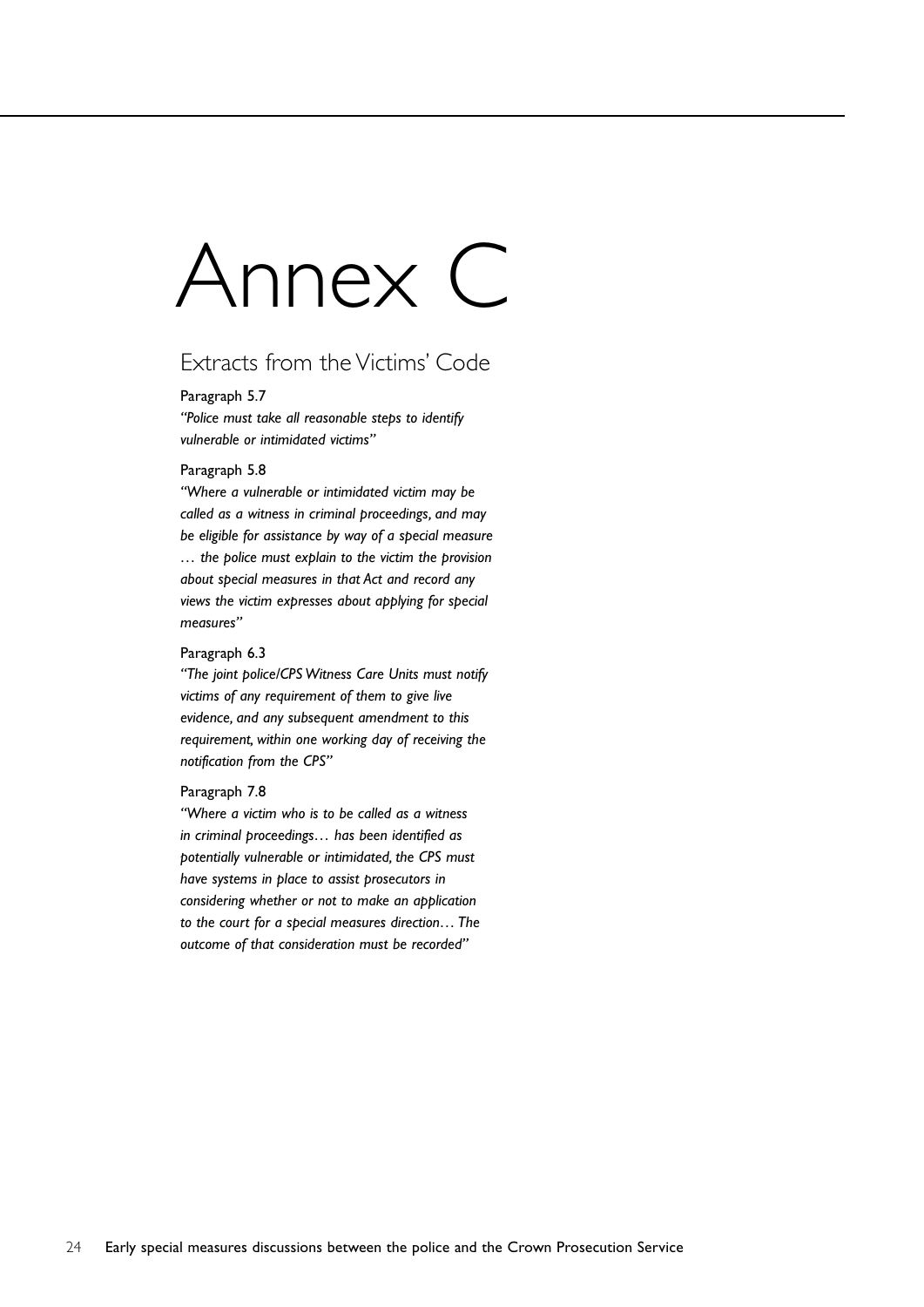## Annex D

### Pre-trial therapy

**The best interests of the vulnerable or intimidated witness are paramount when deciding whether, when and in what form therapeutic help is given.16**

Witnesses who are vulnerable or intimidated may be undertaking or considering undertaking pretrial therapy. It is important that the police and CPS are aware that therapy is proposed, is being undertaken or has been undertaken.

It is a common misapprehension that the CPS will not prosecute a case in which a child or an adult has received pre-trial therapy. In fact, it is the nature of the therapy that is a key issue, rather than the occurrence itself, and many forms of therapy will have no adverse impact on the criminal case.

Whether a witness should receive therapy before the criminal trial is not a decision for the police or CPS and those involved in the prosecution have no authority to prevent any witness from receiving therapy. It is for the witness/their carers, in conjunction with the professional agencies providing support, to decide whether or not to undertake therapy.

The nature of the therapy should be explained so that consideration can be given to whether or not the provision of such therapy is likely to impact on the criminal case. Certain therapeutic approaches very definitely present problems so far as evidential reliability is concerned. These would include hypnotherapy, psychodrama, regression techniques and unstructured groups.

#### **Timing of therapeutic work**

Delaying therapy, pending the outcome of a criminal trial, for fear that the witness's evidence could be considered tainted and the prosecution lost, conflicts with the need to ensure that child and vulnerable adult victims are able to receive immediate and effective treatment to assist their recovery. In the context of this potential conflict the following matters are relevant:

- Many victims express the wish to see their abuser convicted and punished.
- There is a wider public interest in ensuring that abusers are brought to justice to prevent further abuse.
- All accused persons are entitled to a fair trial.

It therefore follows that both care professionals and forensic investigators have a mutual interest in ensuring, wherever possible, that witnesses who receive therapy prior to a criminal trial are regarded as able to give reliable testimony.

Once the statement or video-recorded interview is complete, it should be possible for appropriate counselling and therapy to take place. Therapy is not usually encouraged before that stage because of the risk that it might be considered to affect or taint the witness's evidence and the likelihood of a prosecution being jeopardised can therefore be greater. However, if therapy is already under way, a decision about how to proceed may be best made after discussion at a multi-disciplinary meeting which includes a therapist.

<sup>16</sup> CPS legal guidance, *Safeguarding Children. Guidance on Children as Victims and Witnesses*.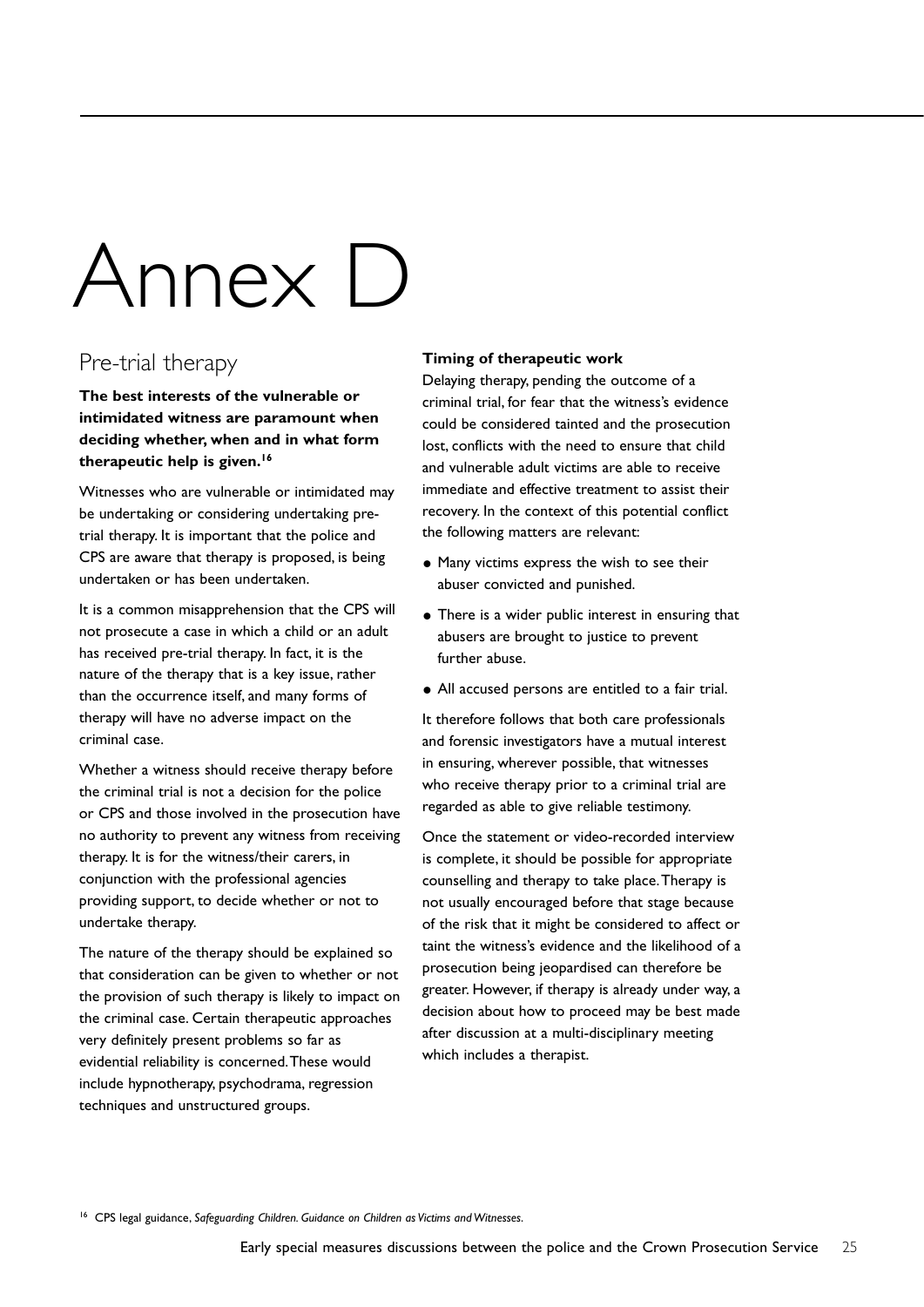If there is a demonstrable need for the provision of therapy and it is possible that the therapy will prejudice the criminal proceedings, consideration may need to be given to abandoning those proceedings in the interests of the witness's wellbeing. In order that such consideration can be given, it is essential that information regarding therapy is communicated to the prosecutor.

Alternatively, there will be some witnesses for whom it will be preferable to delay therapy until after the criminal case has been heard, to avoid the benefits of the therapy being undone.

Full guidance can be found in *Provision of Therapy for Child Witnesses Prior to a Criminal Trial (Practice Guidance)* published in 2001 and in *Provision of Therapy for Vulnerable or Intimidated Adult Witnesses Prior to a Criminal Trial (Practice Guidance)* published in 2002. These documents can be found at **www.cps.gov.uk/publications/docs/ therapychild.pdf** and **www.cps.gov.uk/ publications/docs/pretrialadult.pdf**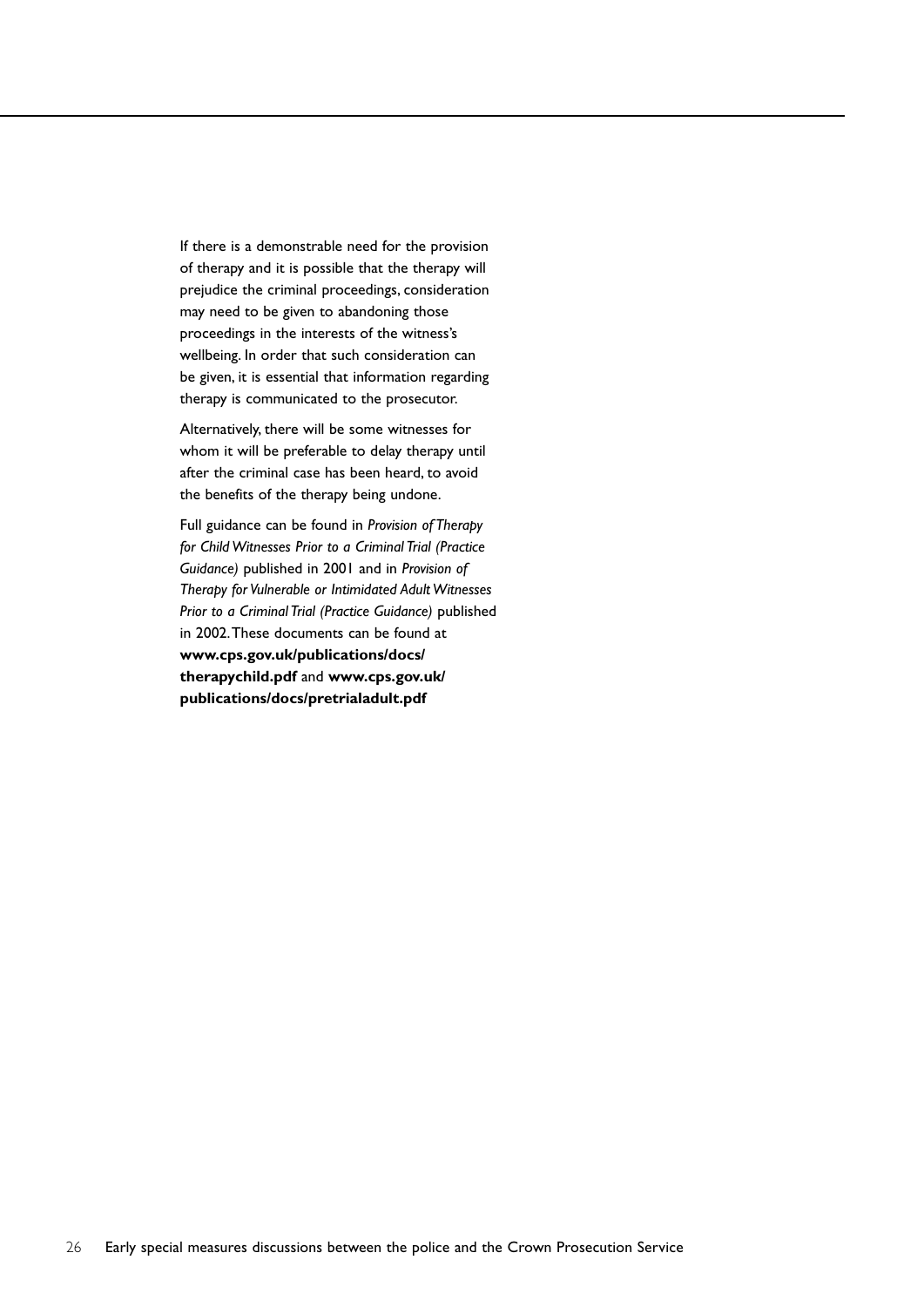## Annex E

## "Flagging" of cases on CMS and WMS IT systems

CPS staff should apply the relevant "snooker" balls on the CMS IT system when data inputting cases involving vulnerable and/or intimidated victims and witnesses. The same functionality is also available to Witness Care Unit (WCU) staff who are using WMS to manage their cases. In addition, there are two questions on the detailed needs assessment, which ask Witness Care Officers (WCOs) whether the victim or witness was vulnerable and/or intimidated and which WCOs are required to answer before they can finalise a case on WMS. The responses to these questions form part of the secondary measures data that is produced by the WMS Management Information System. It is important for both CPS and WCU staff to ensure that they "flag" the status of vulnerable and/or intimidated victims and witnesses, so that victims and witnesses are provided with the necessary support and information within the timescale.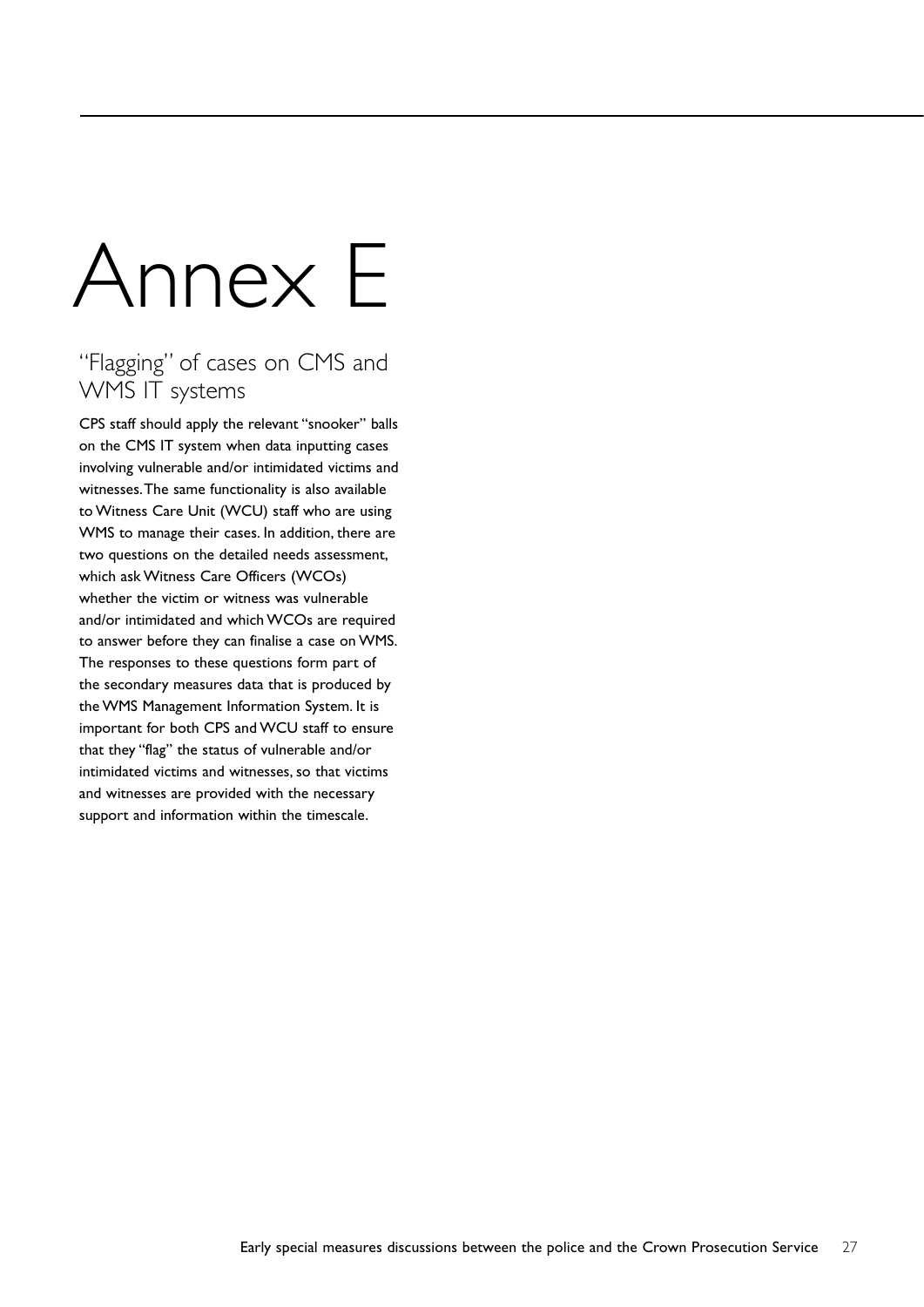## Annex F

### **Early special measures discussions between the police and the Crown Prosecution Service**



at more than one point, particularly as new circumstances/witnesses emerge.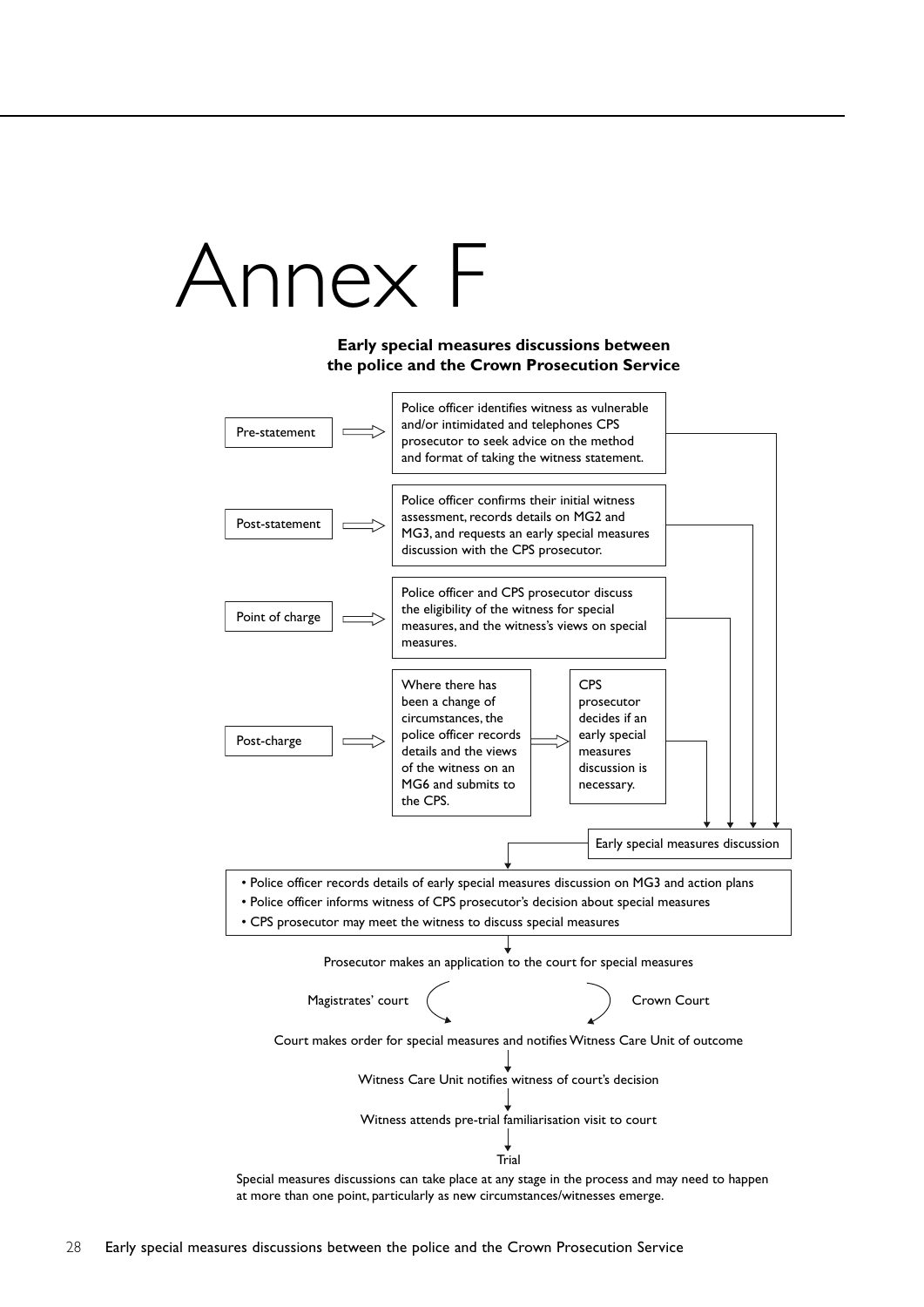## Annex G

*Guidance to Police Officers and Crown Prosecutors Issued by the Director of Public Prosecutions under S37A of the Police and Criminal Evidence Act 1984*

The above-mentioned guidance does not include a specific provision concerning early special measures discussions between the police officer and the CPS prosecutor. However, the following provisions have particular relevance and govern compliance:

#### **Paragraph 5.2**

*"Early consultation and advice may be sought and given in any case (including those in which the police may themselves determine the charge) and may include lines of enquiry, evidential requirements and any pre-charge procedures. In exercising this function, Crown Prosecutors will be pro-active in identifying and, where possible, rectifying evidential deficiencies and identify those cases that can proceed to court for an early guilty plea as an expedited report."*

#### **Paragraph 5.6**

*"Where during the course of a consultation or following receipt of the Report to Crown Prosecutor for a Charging Decision (MG3) it is clear that a charging decision in the case cannot be reached at that stage, the Crown Prosecutor consulted will advise on the further steps to be taken, including the evidence to be gathered or the statements to be obtained before the decision can be reached and will agree with the investigating officer the action to be taken and the time in which that is to be achieved. This agreement will be recorded on the MG3 and a copy will be provided to an officer involved in the investigation. A copy will be retained by the Crown Prosecutor.* 

*In providing such advice, Crown Prosecutors should avoid simply requiring full files to be produced but will specify the precise evidence required or to be sought in accordance with Paragraph 7.2 below. Persons will not be charged until all agreed actions have been completed."*

#### **Paragraph 7.2(i)**

### *"All cases proceeding to the Crown Court or expected to be contested: Evidential Report.*

*Where it is clear that the case is likely to or will proceed to the Crown Court or is likely to be contested, the Report to Crown Prosecutor for a Charging Decision (MG3) must be accompanied by an Evidential Report containing the key evidence upon which the prosecution will rely together with any unused material which may undermine the prosecution case or assist the defence (including crime reports, initial descriptions and any previous convictions of key witnesses).*

*The evidential report must also be accompanied by suggested charge(s), a record of convictions and cautions of the person, and any observations of the reporting or supervising officer."*

#### **Paragraph 7.4**

*"Requirement for early consultation in Evidential Report Cases*

*Early consultation with a Duty Prosecutor should be undertaken to identify those cases in which an evidential file will be required and to agree the timescales for the completion and submission of the Report to Crown Prosecutor for a Charging Decision (MG3). An officer involved in the investigation must submit the completed Report to Crown Prosecutor for a Charging Decision (MG3) within the agreed timescale together with the evidential material referred to in Paragraphs 5.6 and 7.2(i) above."*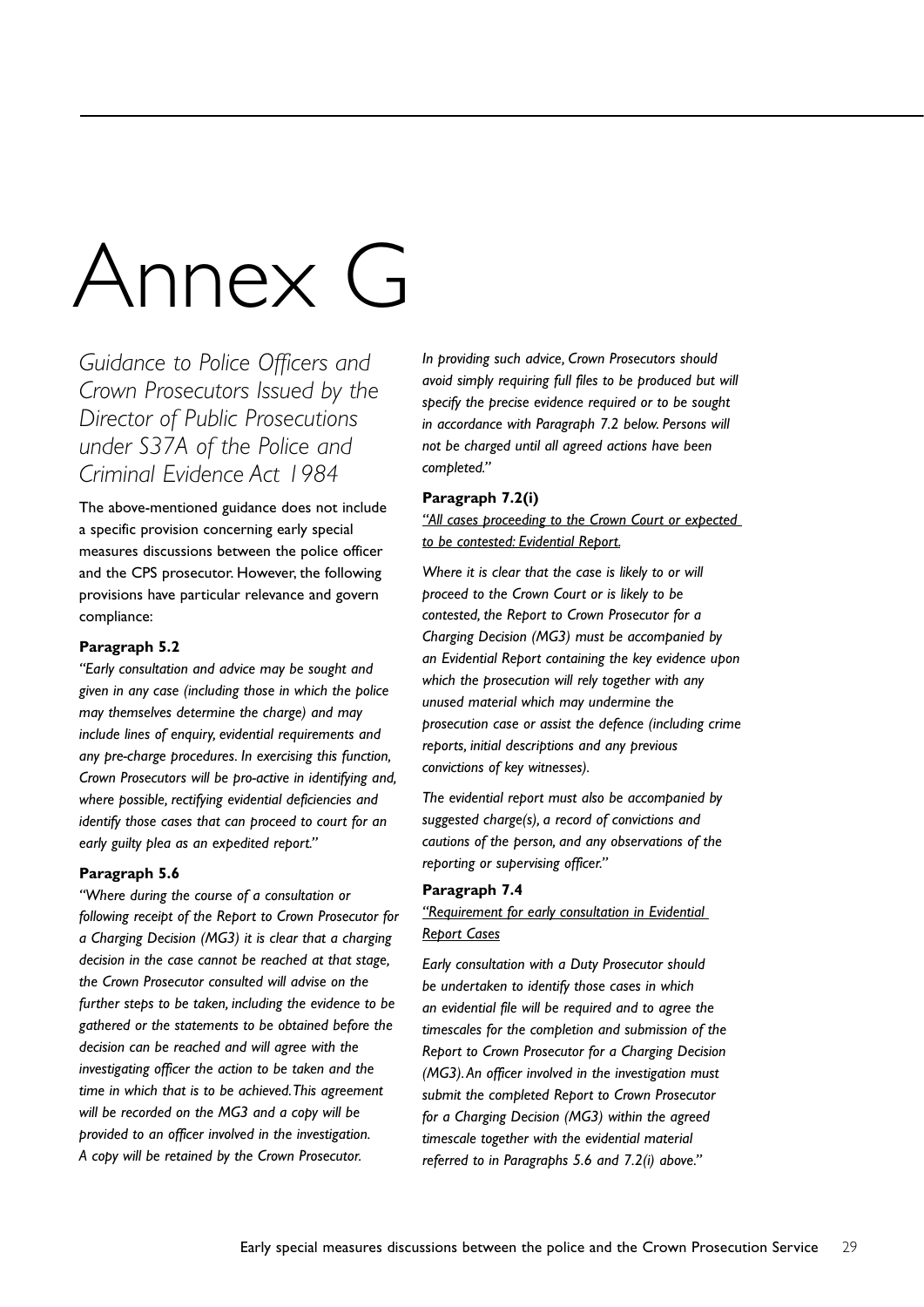## Annex H

Payment for the attendance of an expert witness or an intermediary at an early special measures discussion

The following guidelines will apply in deciding whether the police or the CPS is liable for the payment of the fees and expenses of an expert witness or an intermediary in connection with early special measures discussions. The guidelines apply to the fees and expenses incurred in preparing for and attending an early special measures discussion.

The police are responsible for the cost of the investigation process and the provision of evidence to the CPS. The police will be liable for the payment of the fees and expenses for an expert witness or an intermediary to attend an early special measures discussion in the following circumstances:

- if the need for an expert witness or an intermediary arises pre-charge;
- if, post-charge, further advice is needed from an expert witness to support the evidence, to satisfy the test of a realistic prospect of conviction as set out in the Code for Crown Prosecutors; or
- if expert evidence is required to deal with an issue as to the competence of a witness to give evidence.

The CPS is responsible for the costs of the presentation of evidence in court. The CPS will be liable for the payment of the fees and expenses for an expert witness or an intermediary to attend an early special measures discussion in the following circumstances:

- if, post-charge, the CPS needs to seek the advice of an expert witness or an intermediary in connection with the presentation of the evidence by the witness;
- if expert evidence is required to deal with an issue as to whether a witness should give sworn or unsworn evidence; or
- if the expert witness or intermediary attends court, the CPS will be responsible for their fees and expenses.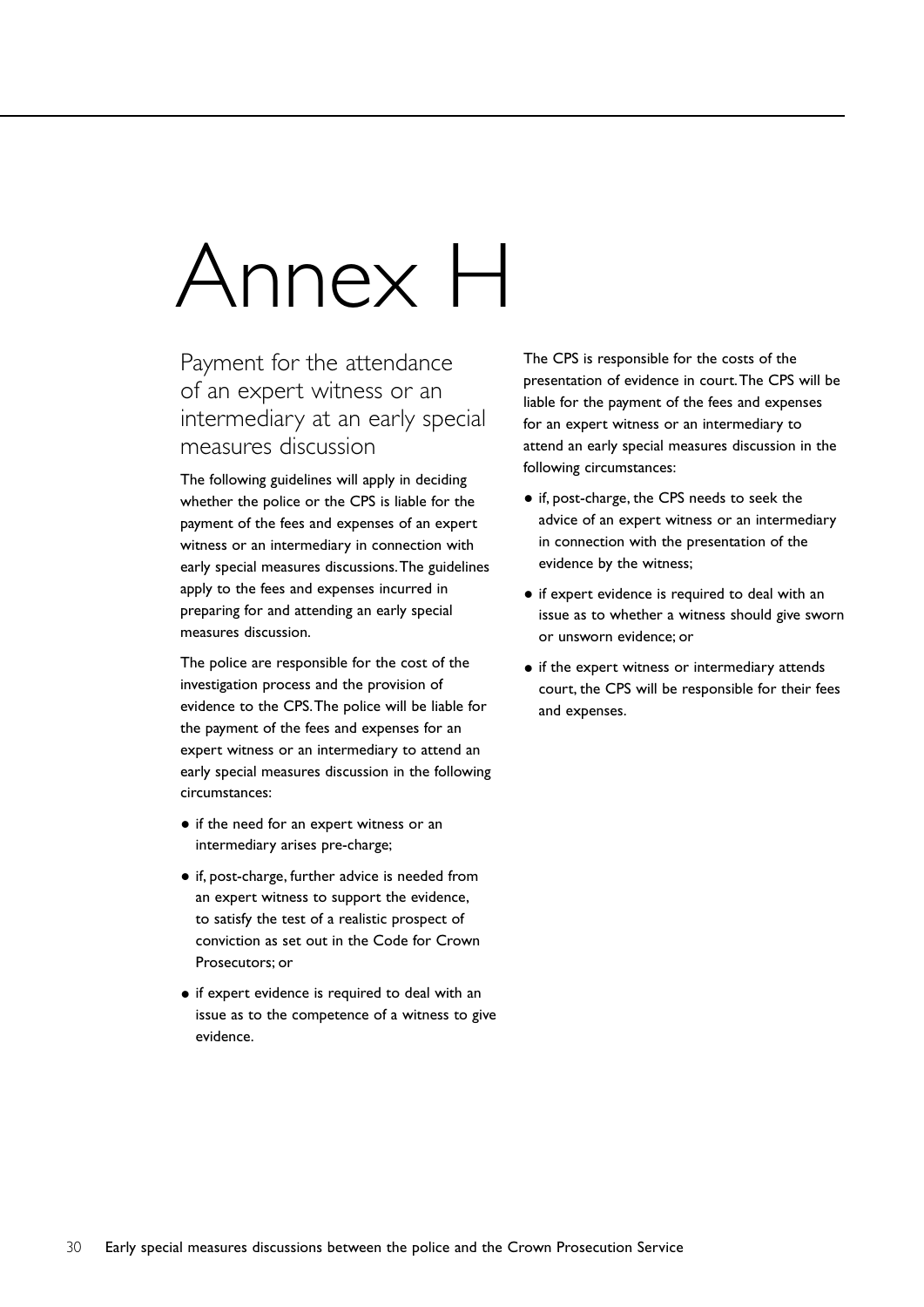## Annex I

## Useful material

*Achieving Best Evidence in Criminal Proceedings: Guidance on Interviewing Victims and Witnesses, and Using Special Measures* www.cps.gov.uk/publications/docs/Achieving\_Best\_Evidence\_FINAL.pdf *The Code of Practice for Victims of Crime* www.homeoffice.gov.uk/documents/victims-code-of-practice?view=Binary *The Code for Crown Prosecutors* www.cps.gov.uk/victims\_witnesses/code.html *Guidance to Police Officers and Crown Prosecutors Issued by the Director of Public Prosecutions under S37A of the Police and Criminal Evidence Act 1984* www.cps.gov.uk/publications/docs/dpp\_guidance.pdf *The Prosecutors' Pledge* www.cps.gov.uk/publications/prosecution/prosecutor\_pledge.html *Children and Young People. CPS policy on prosecuting criminal cases involving children and young people as victims and witnesses* www.cps.gov.uk/victims\_witnesses/children\_policy.pdf *Policy for Prosecuting Cases of Domestic Violence* www.cps.gov.uk/publications/docs/DomesticViolencePolicy.pdf *Intermediary procedural guidance manual* http://lcjb.cjsonline.gov.uk/area15/library/Intermediaries/Intermediary\_Procedural\_Manual.pdf *Provision of Therapy for Child Witnesses Prior to a Criminal Trial (Practice Guidance)* www.cps.gov.uk/publications/docs/therapychild.pdf *Provision of Therapy for Vulnerable or Intimidated Adult Witnesses Prior to a Criminal Trial (Practice Guidance)*

www.cps.gov.uk/publications/docs/pretrialadult.pdf

*Are special measures for vulnerable and intimidated witnesses working?* www.homeoffice.gov.uk/rds/pdfs06/rdsolr0106.pdf

*Safeguarding Children. Guidance on Children as Victims and Witnesses* www.cps.gov.uk/legal/v\_to\_z/safeguarding\_children\_as\_victims\_and\_witnesses